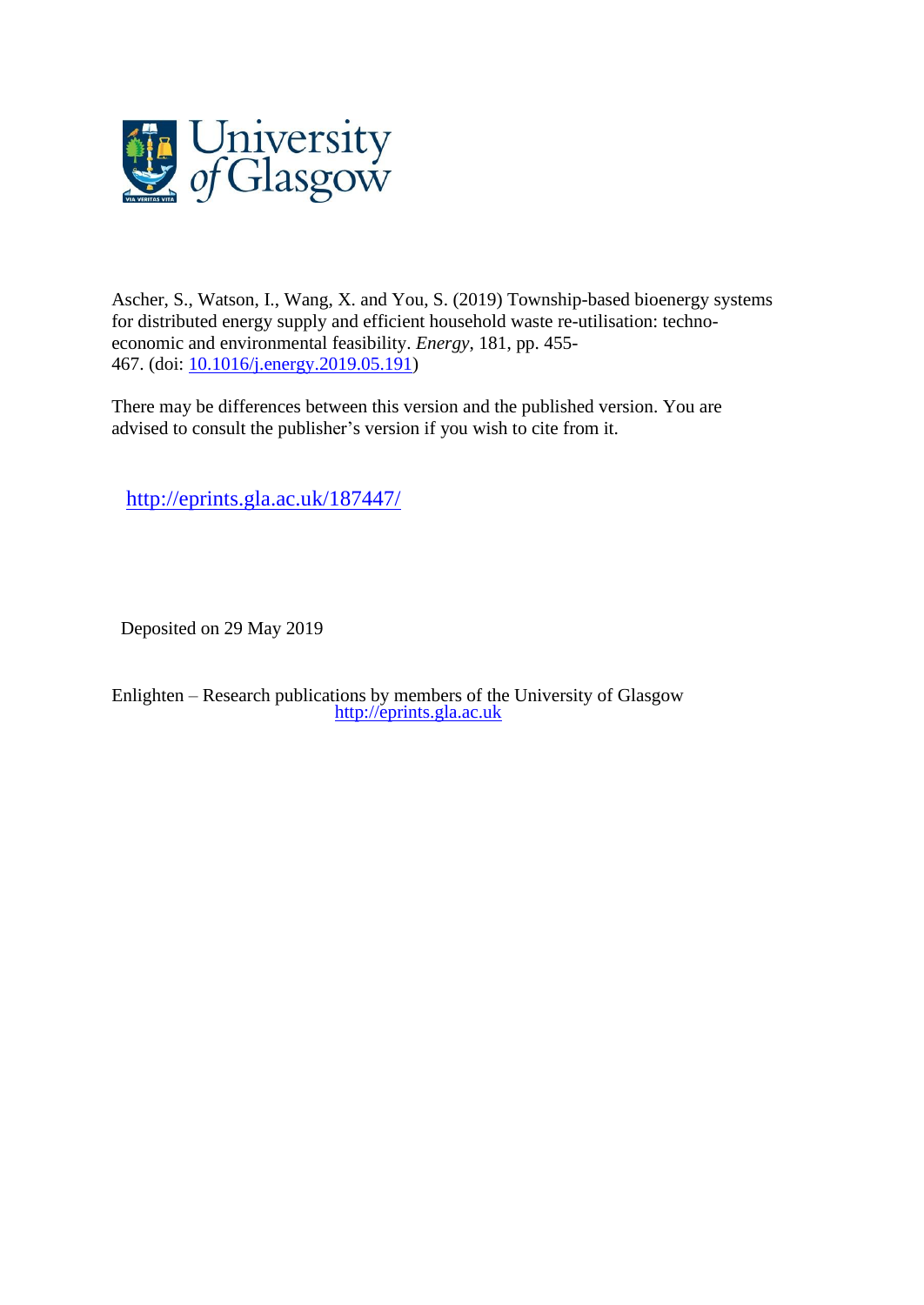Township-based bioenergy systems for distributed energy supply and efficient household waste re-utilisation: Techno-economic and environmental feasibility

Simon Ascher<sup>a</sup>, Ian Watson<sup>a</sup>, Xiaonan Wang<sup>b</sup>, Siming You<sup>a\*</sup>

a: Division of Systems, Power & Energy, School of Engineering, University of Glasgow, G12 8QQ, UK

b: School of Chemical and Biomolecular Engineering, National University of Singapore, 117585, Singapore

\*Corresponding author: E-mail address: [siming.you@glasgow.ac.uk](mailto:siming.you@glasgow.ac.uk) (Siming You)

Re-submitted to

Energy

May 2019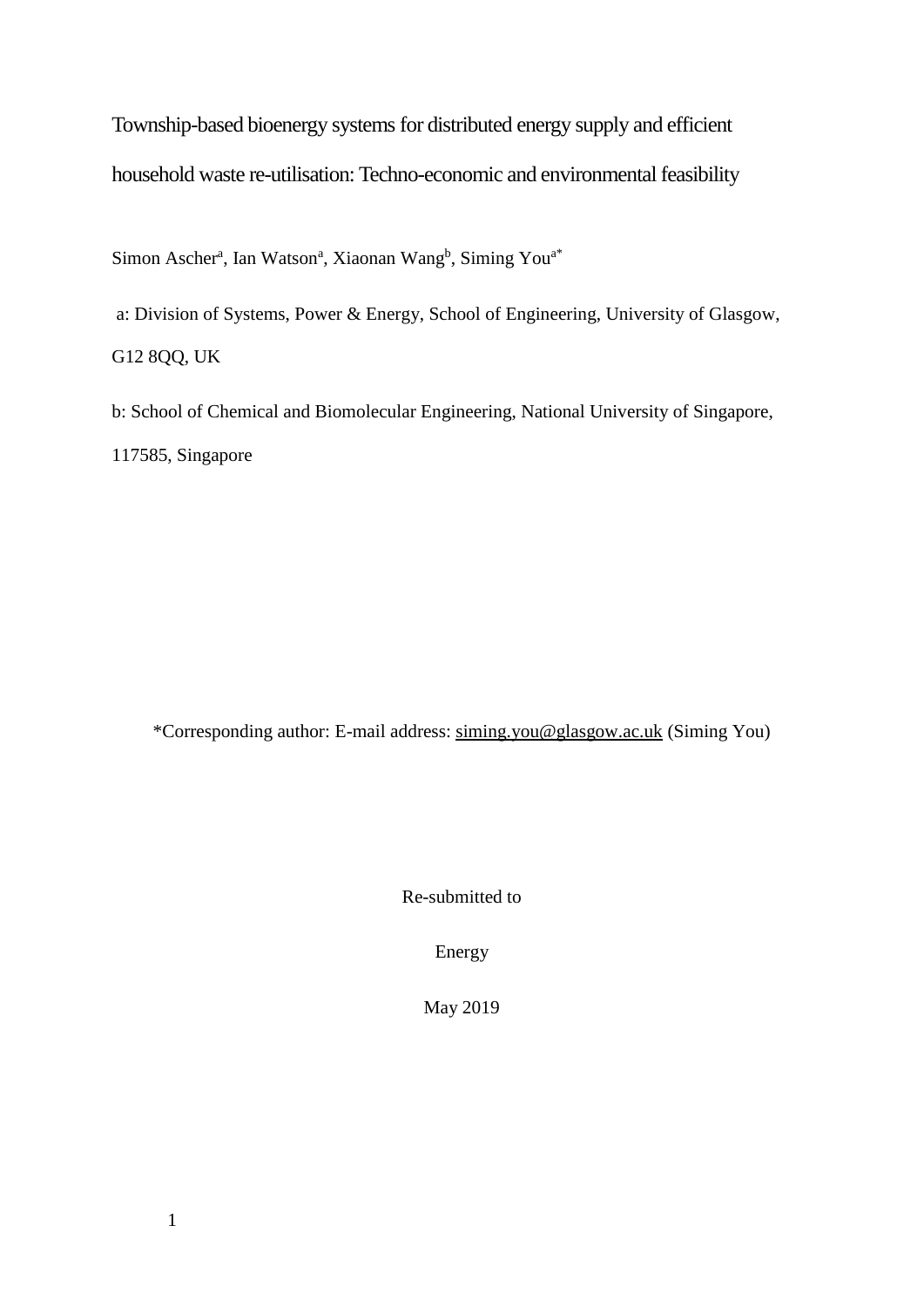## **ABSTRACT**

Sustainable waste management and climate change have been two of the major challenges worldwide. This study designed township-based bioenergy systems to treat solid waste in Glasgow based on anaerobic digestion and gasification technologies. The economic feasibility and environmental impacts (i.e. global warming potential, eutrophication potential, and acidification potential) were evaluated using Monte Carlo simulation-based cost-benefit analysis and life cycle assessment. It was found that township-based bioenergy systems could save over 300 kg of  $CO<sub>2</sub>$  per tonne of municipal solid waste treated when biogenic carbon is excluded. It was shown that the proposed systems have profitability chances ranging from 68- 98 %, when the sale of by-products (digestate and biochar) is considered. This study also explored the effects of by-product selling and carbon tax on the economic feasibility of township-based bioenergy systems. The township-based bioenergy system can satisfy 20-23 % of electricity demands and 4-5 % of heat demands of each township served. The study can facilitate investors and policymakers to make informed decisions about planning distributed Waste-to-Energy (WtE) systems.

**KEYWORDS:** Gasification; Anaerobic Digestion; Life cycle assessment; Cost-benefit analysis; Municipal solid waste; Distributed bioenergy

## **Glossary**

| AD         | Anaerobic digestion     | <b>HUR</b>  | Heat utilisation rate          |
|------------|-------------------------|-------------|--------------------------------|
| AP         | Acidification potential | $_{\rm IR}$ | Interest rate                  |
| AW         | Annual worth            | <b>ISO</b>  | <b>International Standards</b> |
|            |                         |             | Organization                   |
| <b>BCR</b> | Benefit-cost ratio      | <b>LCA</b>  | Life cycle assessment          |
| BL         | Biogas leakage          | <b>LCI</b>  | Life cycle inventory           |
|            | CAPEX Capital cost      | <b>LCIA</b> | Life cycle impact assessment   |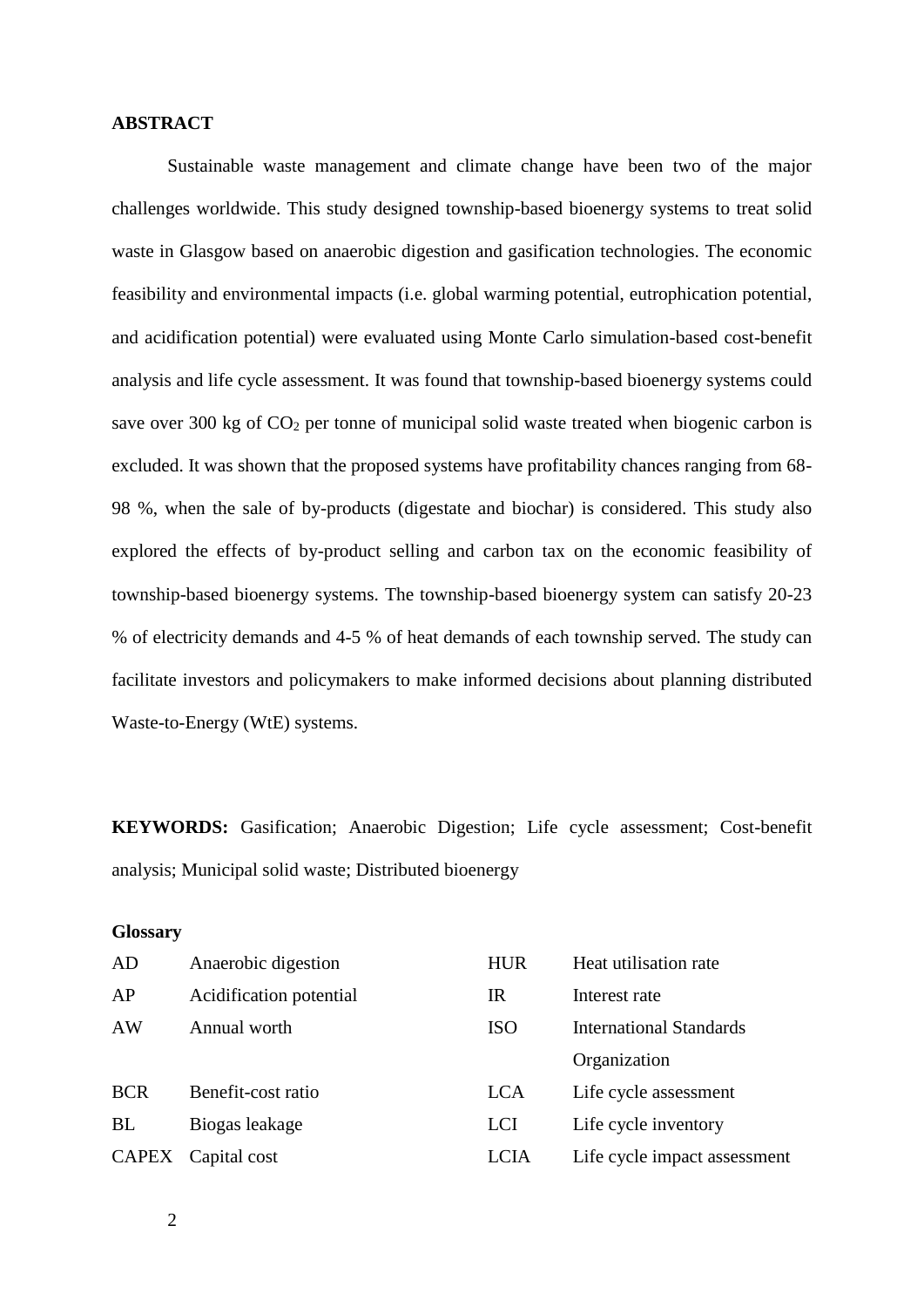| <b>CEPCI</b> | <b>Chemical Engineering Plant Cost</b> | <b>LWTR</b>  | Leather-Wood-Textiles-Rubber  |
|--------------|----------------------------------------|--------------|-------------------------------|
|              | Index                                  |              |                               |
| <b>CHP</b>   | Combined heat and power                | <b>MSW</b>   | Municipal solid waste         |
| <b>CT</b>    | Carbon tax                             | O&M          | Operation and maintenance     |
| EP           | Eutrophication potential               | <b>OFMSW</b> | Organic fraction of municipal |
|              |                                        |              | solid waste                   |
| FI           | Feedstock input                        | <b>PW</b>    | Present worth                 |
| <b>FIT</b>   | Feed-In Tariff                         | <b>RHI</b>   | Renewable Heat Incentive      |
| <b>FU</b>    | Functional unit                        | <b>TS</b>    | <b>Total Solids</b>           |
| <b>FW</b>    | Food waste                             | <b>VS</b>    | <b>Volatile Solids</b>        |
| <b>GWP</b>   | Global warming potential               | <b>WTE</b>   | Waste-to-energy               |

## **1. INTRODUCTION**

Over the past two decades the global population has increased by over 1.5 billion, leading to ever greater energy demand and waste volume [1]. A Municipal Solid Waste (MSW) generation rate of 2.2 billion tonnes per annum is expected by 2025 worldwide [2]. In 2015, 31 % of all MSW was still landfilled in the EU and about 25 % in the UK. This represents a significant percentage. Furthermore, the UK is the largest exporter of waste in Europe, mostly shipping their waste to other European countries, India, Turkey, and China [3]. In Glasgow, UK, the council disposes of around 30 million bin collections every year. To improve the waste treatment and collection process, the first Cleansing Waste Strategy and Action Plan was implemented by the local government in 2010 [4]. Some of the government goals include that no more than 5 % of all waste can be landfilled by 2025 and that 70 % of all waste will be recycled, composted or prepared for re-use by 2025 [4]. All this clearly indicates that suitable solutions to these issues need to be found.

Significant effort has been put to design sustainable waste treatment systems based on various waste-to-energy (WTE) technologies, such as anaerobic digestion (AD) and gasification [5]. Anaerobic digestion is an attractive way for recovering energy from organic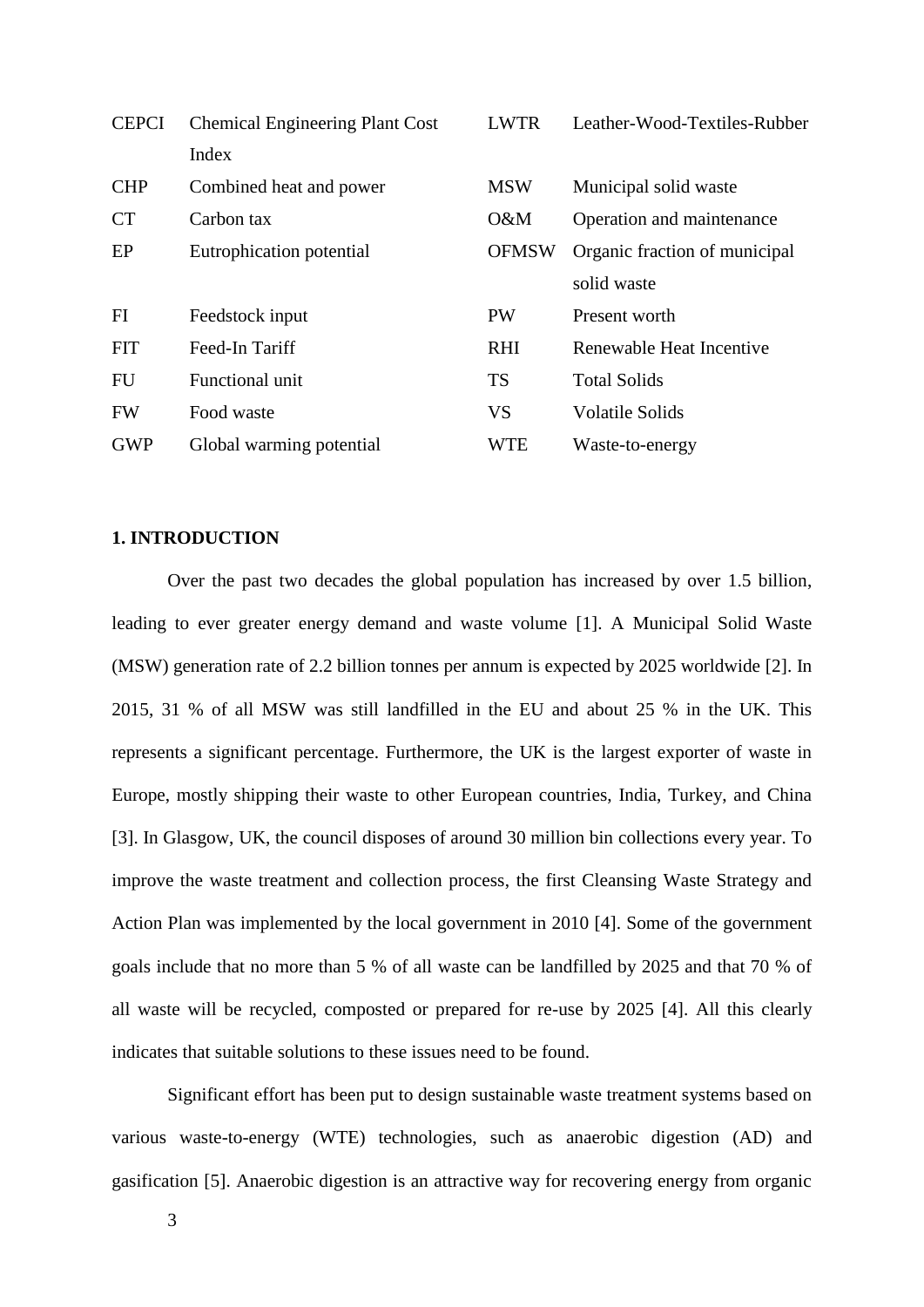waste, whilst potentially generating a valuable by-product in the form of digestate. Digestate can be utilised as fertilizer for agricultural land application to displace mineral fertilisers [6]. Gasification can recover energy from organic and non-organic waste, making it a more versatile technology. The biochar generated from the gasification process has various potential uses, e.g. soil amendment being one of the most common ones.

The economic and environmental feasibility of AD- and gasification-based WTE systems have been extensively explored by existing studies using cost-benefit analysis (CBA) and life cycle assessment (LCA). For example, Ahamed *et al*. [7] compared three different food waste (FW) management technologies (incineration, AD, and food waste-to-energy biodiesel) for Singapore and found incineration was the least favoured option for FW treatment on environmental and economic basis. Whiting and Azapagic [8] evaluated the life cycle environmental impacts of AD plants treating agricultural wastes for combined heat and power (CHP). They found that using energy crops, such as maize, as an alternative feedstock reduced the overall global warming potential (GWP) at the cost of increasing 8 of the 11 impact categories considered. Luz *et al*. [9] evaluated the techno-economic feasibility of municipal solid waste (MSW) gasification and found that the net present value (NPV) was positive for municipalities with more than 35,000 inhabitants based on an annual rate of interest of 7.5 %.

In recent years, much research has been conducted on designing decentralised WTE systems due to their advantages over centralised systems in terms of transportation reduction and pathogen transmission alleviation. You *et al*. [10] evaluated the economic feasibility and environmental impact of a decentralised palm biomass gasification system in Indonesia and found that the electrical efficiency and capital cost both had a significant impact on the economic feasibility of the proposed systems. Patterson *et al*. [11] compared centralised and

4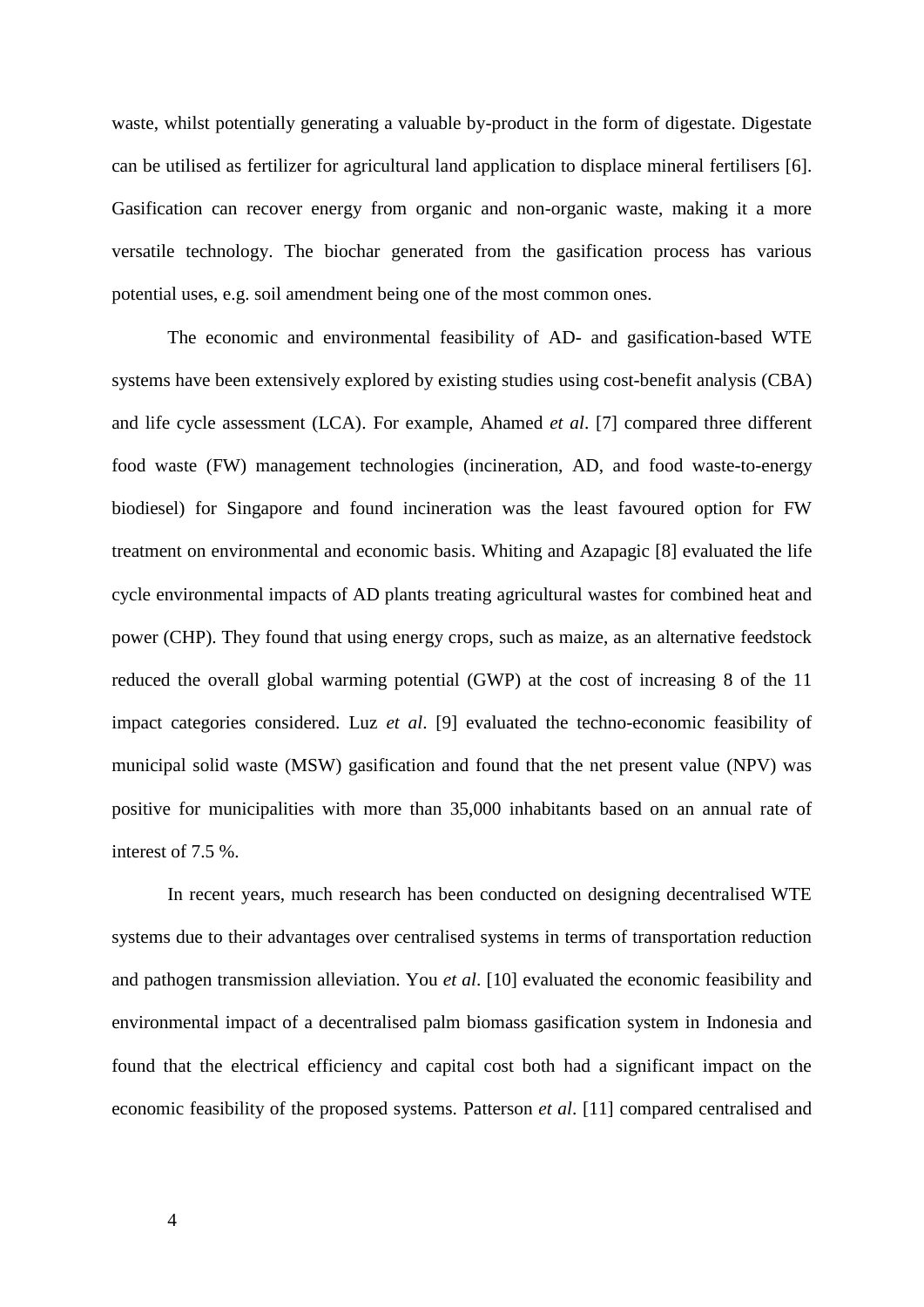distributed biogas infrastructures. CHP with 80 % heat utilisation was found to be the most environmentally friendly alternative.

This study explores the techno-economic and environmental feasibility of decentralised waste treatment utilising AD and gasification to tackle the issues of waste pileup and a need for renewable energy in Glasgow. This is in line with the local government goal of increasing landfill diversion as defined in the Cleansing Waste Strategy and Action Plan [4]. Monte Carlo simulation-based CBA is used to evaluate the economic feasibility. Environmental feasibility is explored using LCA with various impact categories, such as global warming potential. The novelty of this work is twofold. Firstly, the focus of this work lies on decentralised waste treatment systems utilising a combination of AD and gasification. Secondly, the feasibility of such a system is studied in terms of different sub-areas (townships) in a European city (Glasgow). This allows for a comparison of different degrees of decentralisation, as well as a comparison of different WTE technologies. Thus, the focus does not lie on comparing AD and gasification to more commonly employed waste treatment alternatives such as landfilling and incineration; but rather on finding the most suitable waste treatment system, based on AD and gasification.

## **2. METHODOLOGY**

#### 2.1 Waste-to-energy (WTE) technologies

## 2.1.1 Gasification

Gasification is a thermochemical conversion technology capable of converting solid waste to syngas (also called synthesis gas) in an oxygen-deficient environment at a temperature range of generally around 550°C to 1000° C where the oxidation is too low for stoichiometric combustion [12,13]. The syngas generally comprises of CO,  $H_2$ , CH<sub>4</sub>, CO<sub>2</sub> and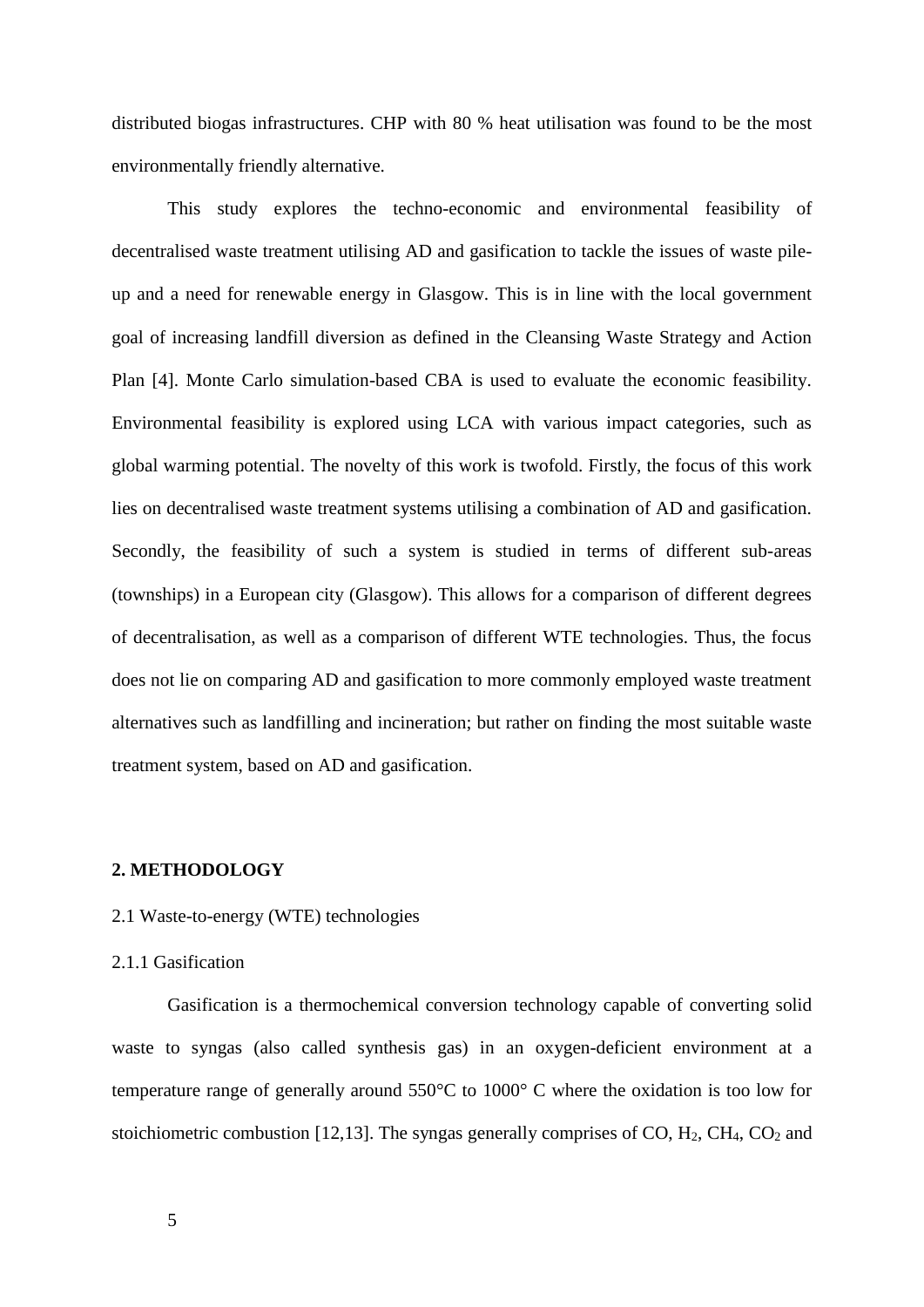potentially  $N_2$  if air is used as a gasifying agent. Moharir et al. suggests a typical  $H_2$  content of 33.7% for syngas produced from MSW [12].

This study considers gasification using a moving grate reactor design (e.g. ENERGOS technology) [14,15]. This allows for the gasification of feedstocks with high moisture contents, such as the organic fraction of municipal solid waste (OFMSW). Additionally, moving grate gasification requires little pre-treatment, is suitable for non-uniform morphology in the feedstock, and can have a conversion efficiency of over 90 %. An important operating parameter for gasification is the equivalence ratio, which is the ratio of the oxygen content in the air supply to the value required for complete stoichiometric combustion. Moving grate gasification utilises higher ratios, of up to 0.5, than most other types of gasification. The major drawback of a moving grate reactor design is an increased capital cost and higher ash contents in the syngas, compared to e.g. a fixed bed downdraft gasifier [14]. Furthermore, this reactor design has the potential to replace existing moving grate incineration plants in the UK, which are the dominant type of incineration plants. The conversion to gasification is possible without extensive hardware modifications [16].

When it comes to gasifying agents, air generally produces a gas with a high nitrogen content and low calorific values (4 to 7  $MJ/m<sup>3</sup>$ ) [10,14]. This is much lower than the calorific value of e.g. natural gas which is approximately  $38 \text{ MJ/m}^3$ . However, due to recent advancements in gas turbine technologies, low heating value syngas can be used effectively in a gas turbine-based CHP unit [14].

Biochar produced during the gasification process has the potential to become an environmentally and economically valuable by-product [17]. Biochar can be used for soil amendment which has a positive effect on groundwater contamination and soil fertility [18]. The soil application of biochar presents a valid strategy for climate change mitigation as it acts as a carbon sink by drawing carbon from the atmosphere. Furthermore, it represents a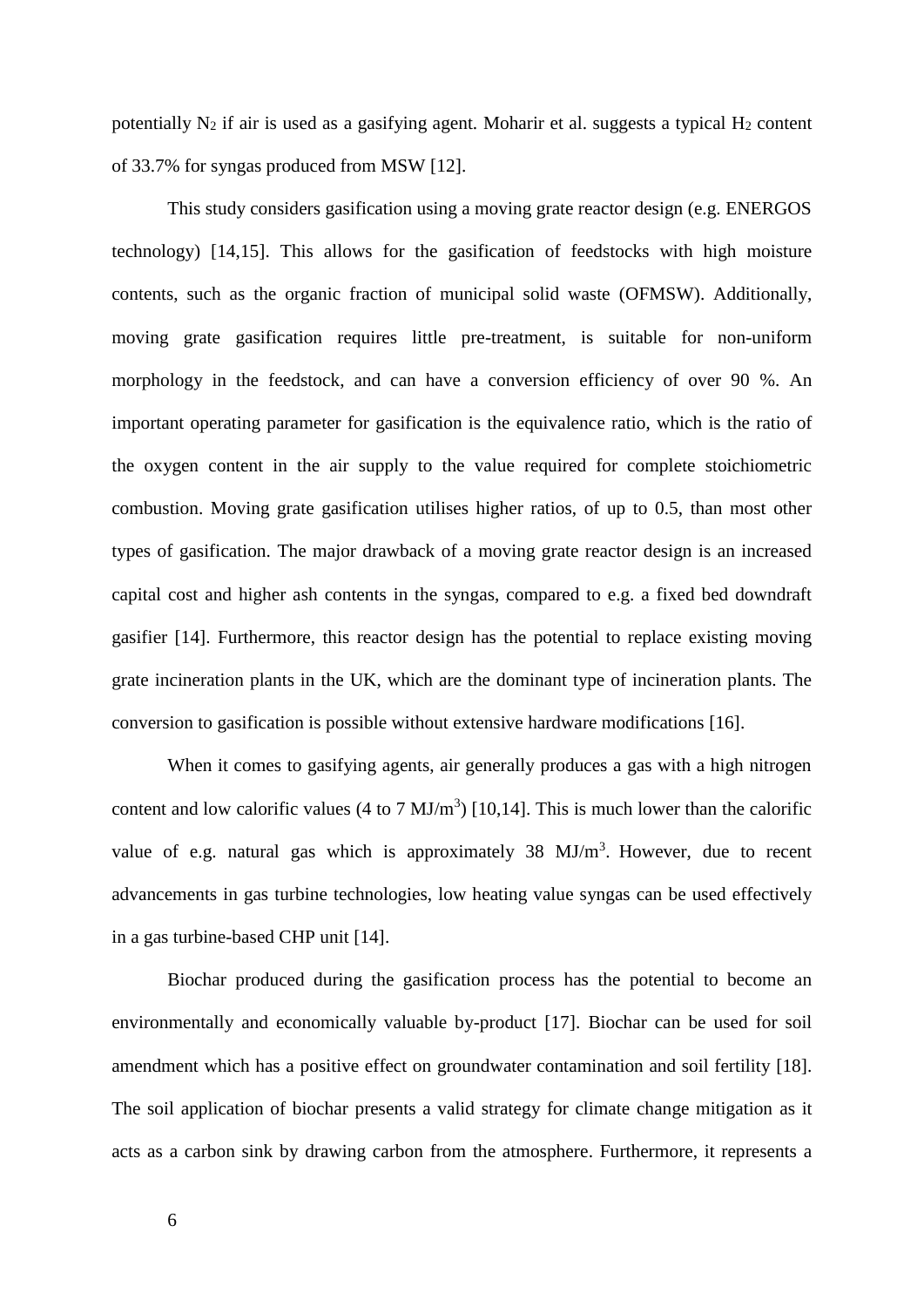stable form of carbon which is released slowly [19]. However, the potential of biochar from MSW is uncertain. The utilisation for soil applications might not be suitable for biochar from MSW, due to contaminants in the feedstock [20]. A biochar yield ranging from 10 % to 20 % was frequently reported [7,21,22], and thus the biochar yield is assumed to be 15 % in this study.

Depending on the pre-treatment required and the main energy generation device used gasification can have high overall efficiencies with the potential of higher efficiencies than incineration. For example, the net electrical efficiency of gasification plants using a gas turbine lies around 20–30 % [14,23].

#### 2.1.2 Anaerobic digestion (AD)

Anaerobic digestion describes a biological treatment method for the treatment of organic wastes.Biogas is the main gaseous end-product of AD and consists of mainly methane  $(CH_4)$  and carbon dioxide  $(CO_2)$  [24].

AD is mostly classified by their solid content, operating temperature and reactor design. Low solid content processes are called wet digestion  $(2 \times 12)$  TS and high solid content processes are called dry digestion  $(20 %$  TS) [25]. Operating temperatures of approximately 35–40  $\degree$ C are classified as mesophilic, whereas conditions of 55–60  $\degree$ C are classified as thermophilic. Thermophilic conditions generally increase gas production and decrease operating time for organic matter degradation. However, they are less stable and require a higher heat input than mesophilic ones [26]. An increased heat input does not matter as much for cases where excess heat is not utilised or for plants in high-temperature regions. In this study however, the excess heat will be used for district heating. Dry digestion at mesophilic conditions has a high organic matter removal rate combined with a low specific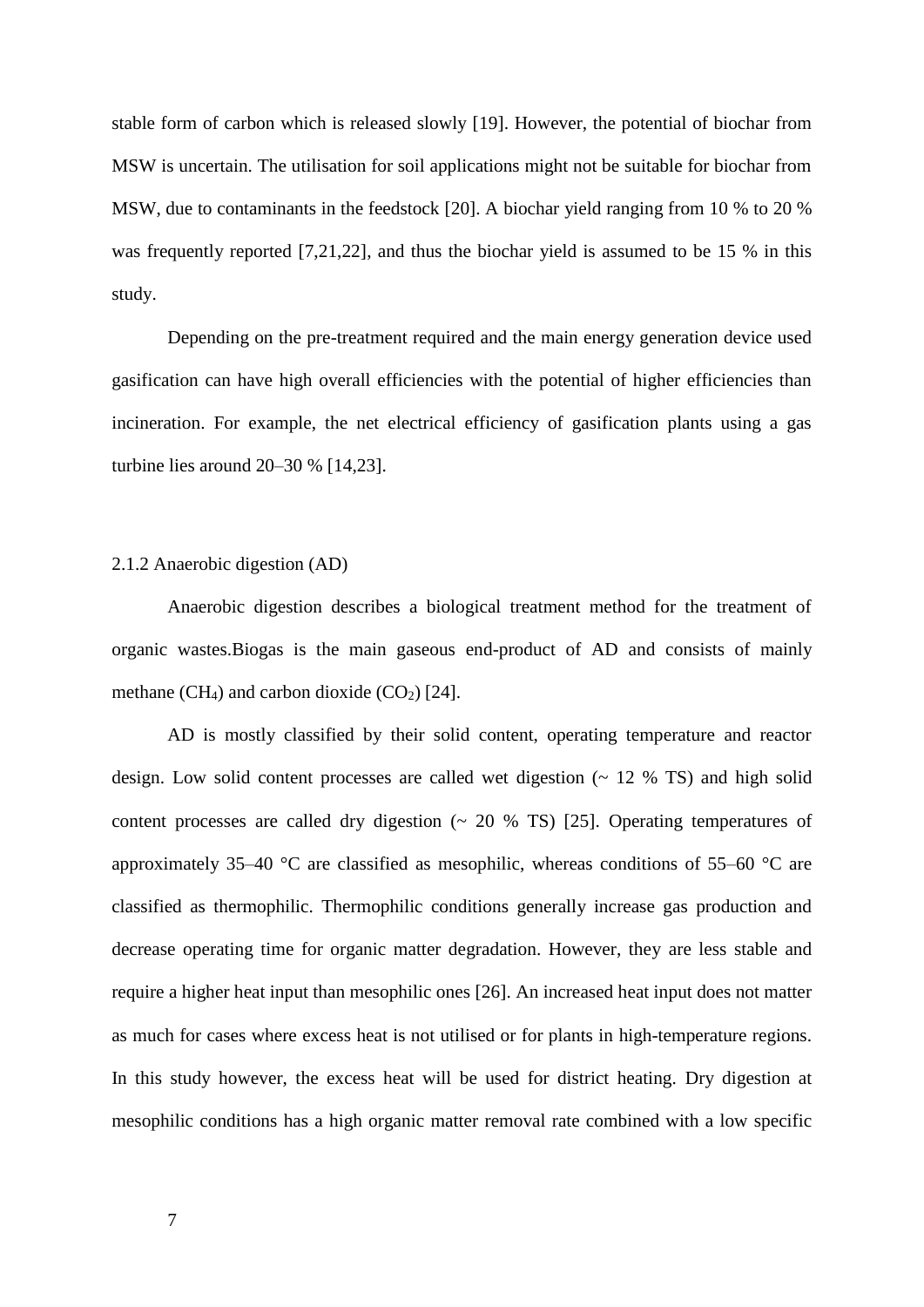growth rate of microorganisms and a small accumulation of volatile acids [26]. Hence, mesophilic AD is considered in this work.

In this work, the design is assumed to be a two-stage process with a continuously stirred tank reactor. This is comparable to the system considered by Renda *et al*. [27]. The benefit of this reactor design is that it's already commonly employed in industrial scale plants, making it a mature technology. It is suitable for high moisture waste such as the OFMSW and has good biogas yields with relatively low operational costs [28].

Digestate production is highly dependent on the feedstock composition and reactor used. A dry digestate production of approximately 700 kgt<sup>-1</sup> of input was stated in Monson *et* al. [6], whereas Tan *et al.* [5] quoted a production rate of 300 kgt<sup>-1</sup> of input. Based on the reasonable range, a digestate production rate of  $500 \text{ kgt}^{-1}$  of input is assumed for this work. Digestate has the potential to displace mineral fertilisers. A previous UK study showed that the heavy metal concentrations in digestate from AD complied with PAS 110 from the British Standards Institution, which made the digestate suitable for farmland application [29].

The specific energy of CH<sup>4</sup> is 55.6 MJ/kg, which corresponds to an energy density of 21.9 MJ/ $m<sup>3</sup>$  for biogas with a CH<sub>4</sub> content of 60 % [30]. Biogas fired CHP units offer high conversion efficiencies and thus are an attractive way of generating electricity and thermal energy. Pöschl *et al*. reported an electrical efficiency of 33 %, a thermal efficiency of 50 % and a required electricity input of 4.5 % of the electricity produced by a biogas fired CHP unit [31]. The values given apply to small-scale units, which is consistent with Walla and Schneeberger that reported electrical efficiencies ranging from 32.8-37.4 % for CHP units sized 50-500 kWel [32]. Even higher electrical conversion efficiencies of 40 % have been used for larger AD plants [33].

Typical waste categories that are suitable for AD include food/kitchen waste, garden waste and other organics which can be further categorised as OFMSW. The European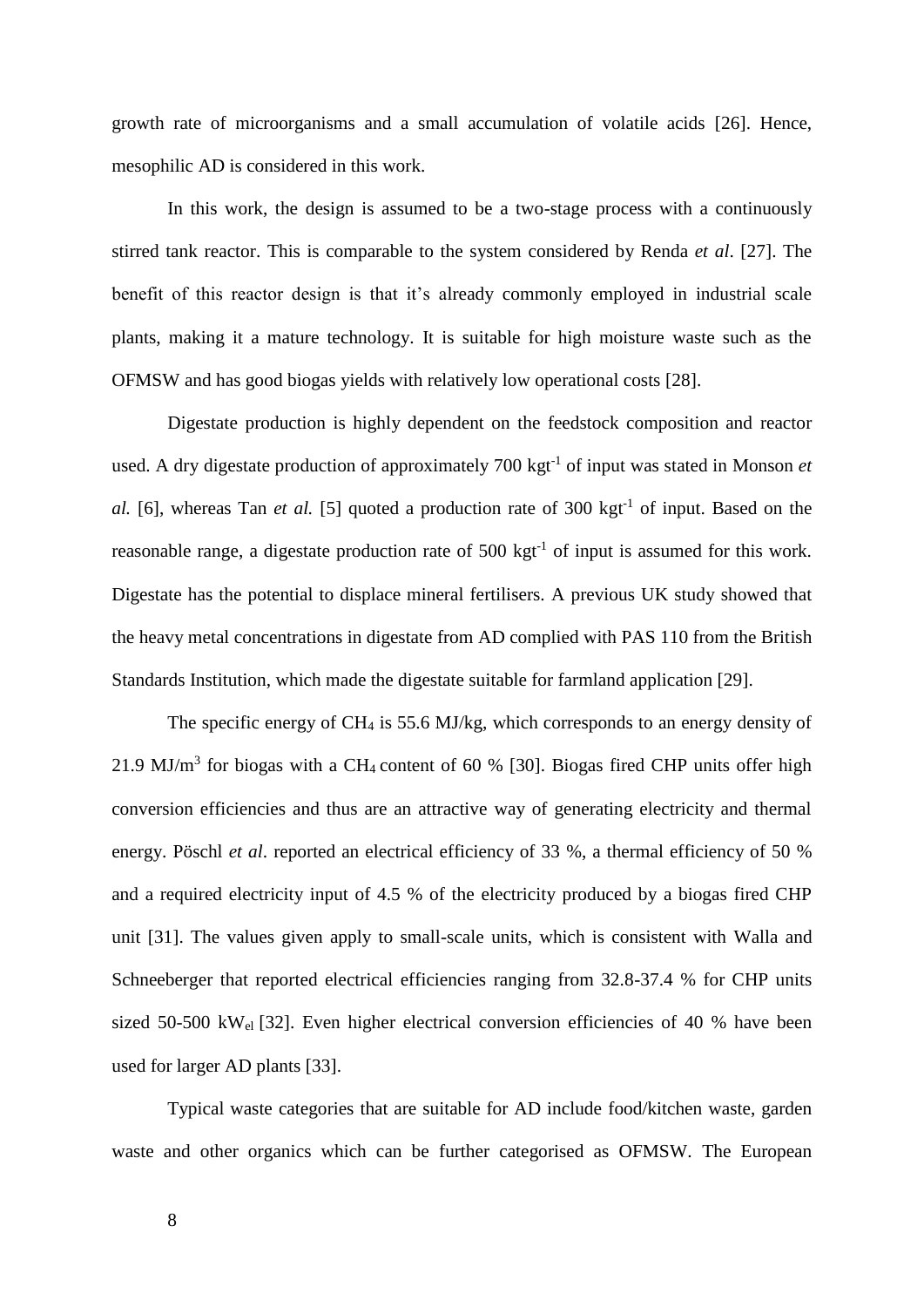Commission defined OFMSW as "biodegradable park and garden waste, food and kitchen waste from household, restaurants, caterers and retail premises and comparable waste from food processing plants" [34,35].

Existing studies compared the biogas yield from digesting the OFMSW at various conditions. The biogas yield for dry digestion at mesophilic conditions generally lies around approximately 250-500 Nm<sup>3</sup>/t VS. Hence, a biogas yield of 350 Nm<sup>3</sup>/t VS is assumed with a methane content of 60 %. The biogas yield is highly contingent upon the process conditions and other factors, such as the local climate. However, the value chosen is based on relevant literature and tries to estimate a realistic value for the given conditions. Nonetheless, all uncertainty in this value cannot be eliminated, but the assumed value is rather conservative and AD has the potential for better performances, especially with potential technological improvements [31,36,37].

#### 2.2 Waste Generation

Exact data on MSW generated per capita for Glasgow itself was not available, but in a recent report by SEPA (Scottish Environment Protection Agency), a household waste generation of 216,873 t/y was reported for 2016 in Glasgow. This corresponds to approximately 349 kg per annum per capita of household waste, considering a population of 621,020 in 2017 for Glasgow [38]. However, the definition of household waste used in their study is narrower than the one used for MSW in this report. For example, public institutions like hospitals, school and prisons as well as industrial waste were not included in their study [39–41]. In a study by Evangelisti *et al*. [34], a value of 440 kg of household waste per annum per capita was used. This value was reported in 2010 for London Borough of Greenwhich. In the most recent OECD (Organisation for Economic Cooperation and Development) environment statistics report UK values of 534, 521, 491, 477, and 494 kg of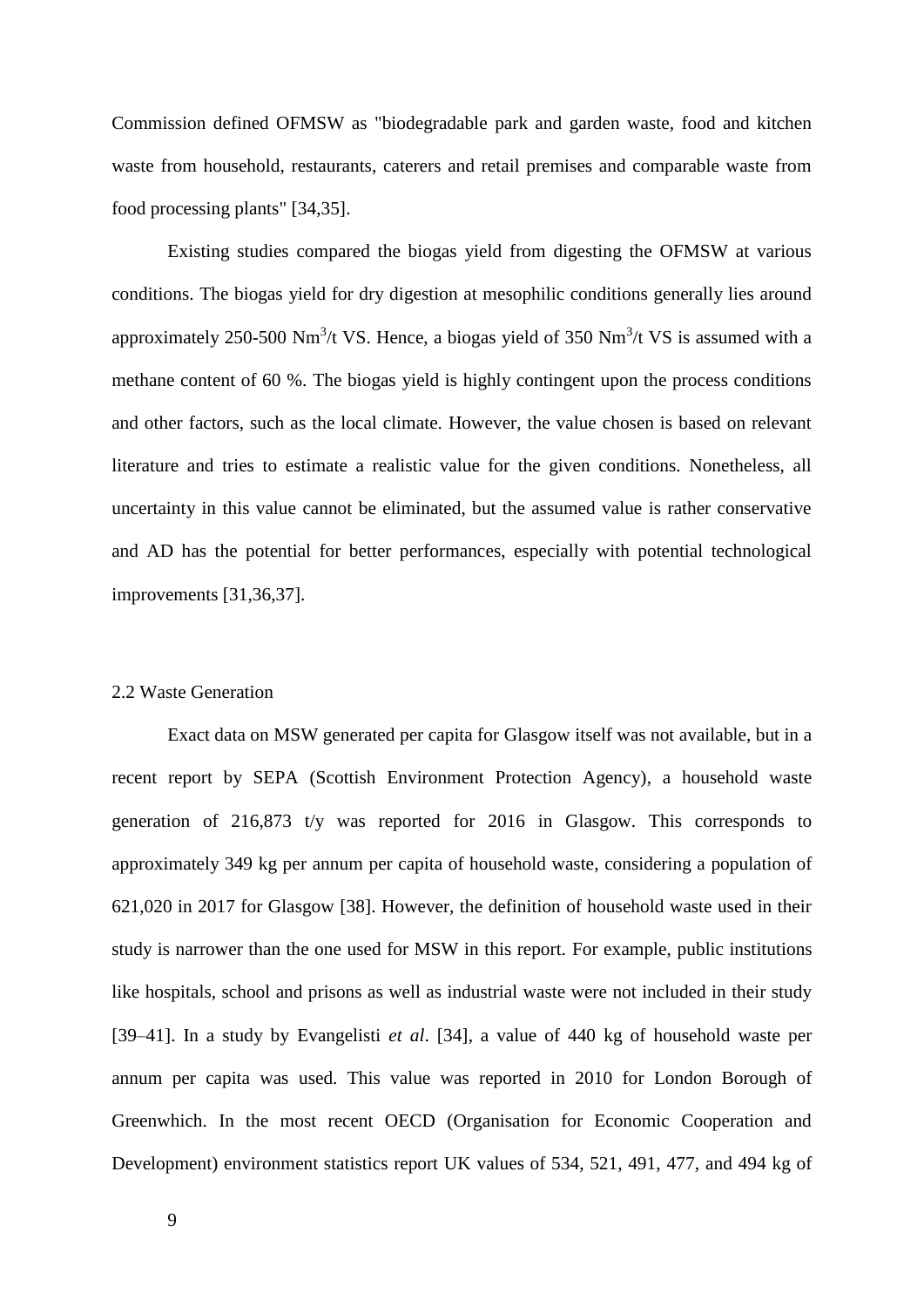MSW per annum per capita were documented for the years 2009, 2010, 2011, 2012, and 2013 respectively [42]. This agrees with recent values reported by Eurostat. For the UK, 483 kg of MSW per annum per capita was reported for 2016 by Eurostat [43]. Thus, in this study it is assumed that 480 kg of MSW per annum per capita is generated in Glasgow, which corresponds to approximately 300,000 tonnes of MSW per annum.

The MSW waste composition is based on the data obtained from Zero Waste Scotland. This national-level study analysed the composition of MSW in Scotland. The findings are based on waste sampling of eight Scottish councils; one of which is Glasgow [44,45]. A detailed breakdown is shown in Table 1.

The OFMSW will be treated by AD and represents the combination of the categories "food/kitchen waste", "garden waste", and "other organics" which makes up for 31.6% of all MSW on weight basis.

The categories "Paper", "Cardboard", "Plastic film & dense plastic", and "Leather-Wood-Textiles-Rubber (LWTR)" are treated by the gasification plant. The combination of these four categories sums up to 46.3% of all MSW on weight basis. The proximate and ultimate compositions, and heating values of the waste from existing literature are summarised in Table 2.

It is critical to have accurate parameters as the input of the analysis, such as biogenic and fossil carbon content, and heating values. In this study, we rely on the use of average and indicative values from existing reports and literature to make the consideration of the local waste composition as representative as possible. Unfortunately, data specific to Glasgow with a higher level of accuracy is not available at this point.

10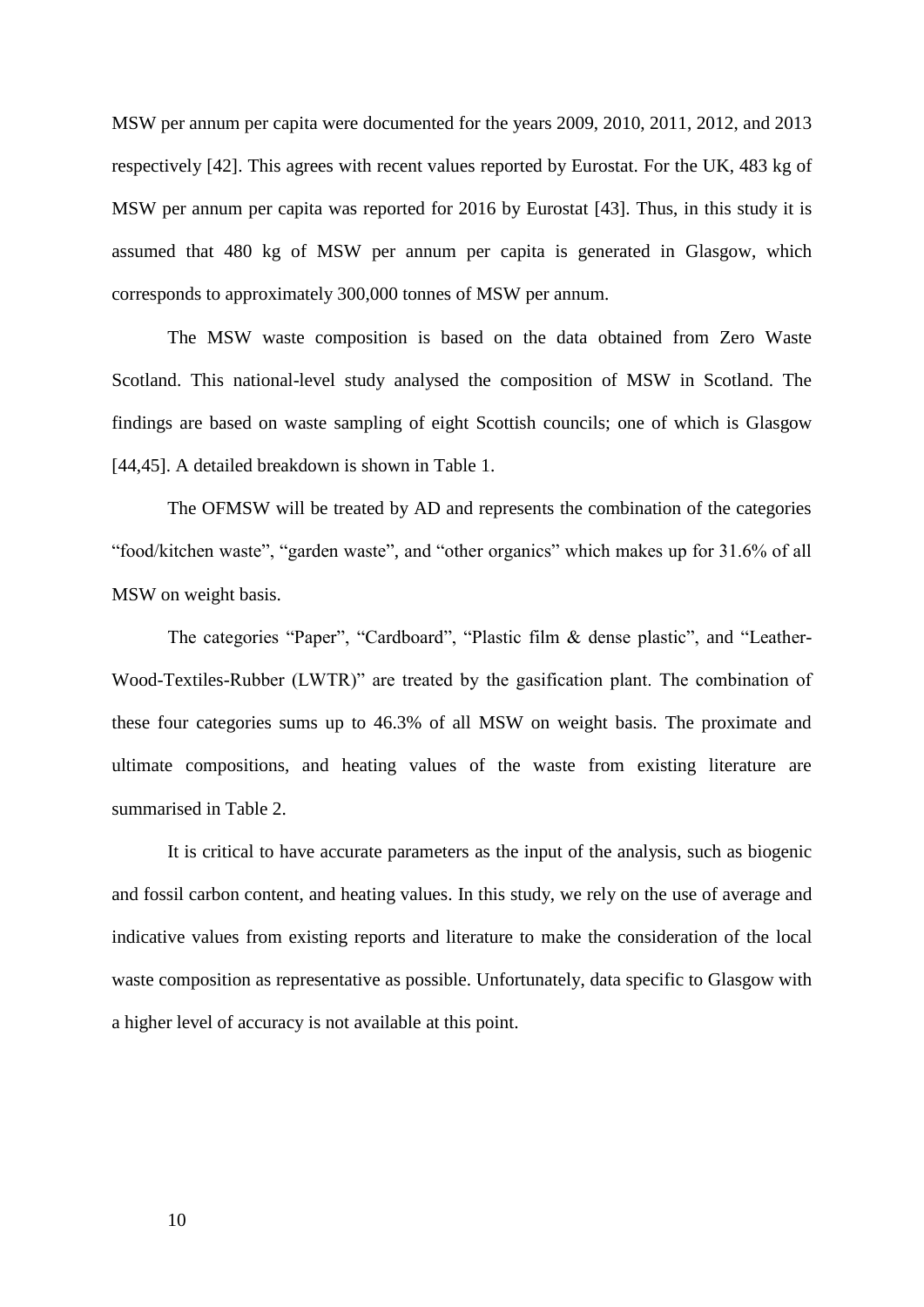### 2.3 Township and scenario design

Glasgow is made up of 23 wards which act as electoral districts. For this study, several wards are clustered together to make up a township (Figure 1), and each township is allocated with a decentralised system as proposed in this study. Population data for Glasgow's wards was obtained from the local city council [46].

The feasibility of a decentralised waste treatment system is studied in terms of three different scenarios. A summary of the different three different Scenarios is shown in Table 3. For Scenario 6A&G, either three or four wards are grouped together to make up a township. The number of inhabitants per township ranges from 84,232 to 114,194 which corresponds to an MSW generation of 39,476 to 53,518 t. It is assumed that each township has both a gasification and AD plant installed to treat local MSW. The size of each system is dependent on the total amount of waste produced in the township.

Scenario 6G uses the same township arrangement as Scenario 6A&G, but it only utilises a gasification plant. Having one bigger plant instead of two smaller ones is generally more economical due to economies of scale.

Economies of scale is also the main incentive for Scenario 3A&G. For this scenario, each two townships (i.e. 1 and 2, 3 and 4, and 5 and 6) are combined to create a larger township, resulting in 3 instead of 6 townships. This results in a township size of around 200,000 inhabitants. Each of those townships utilises both AD and gasification for waste management. The townships for Scenario 3A&G are shown in Figure 1 (b).

Lists of input parameters for the AD system in scenarios 6A&G and 3A&G, and for the gasification system in scenarios 6A&G, 6G, and 3A&G are given in Table 4 and Table 5 respectively.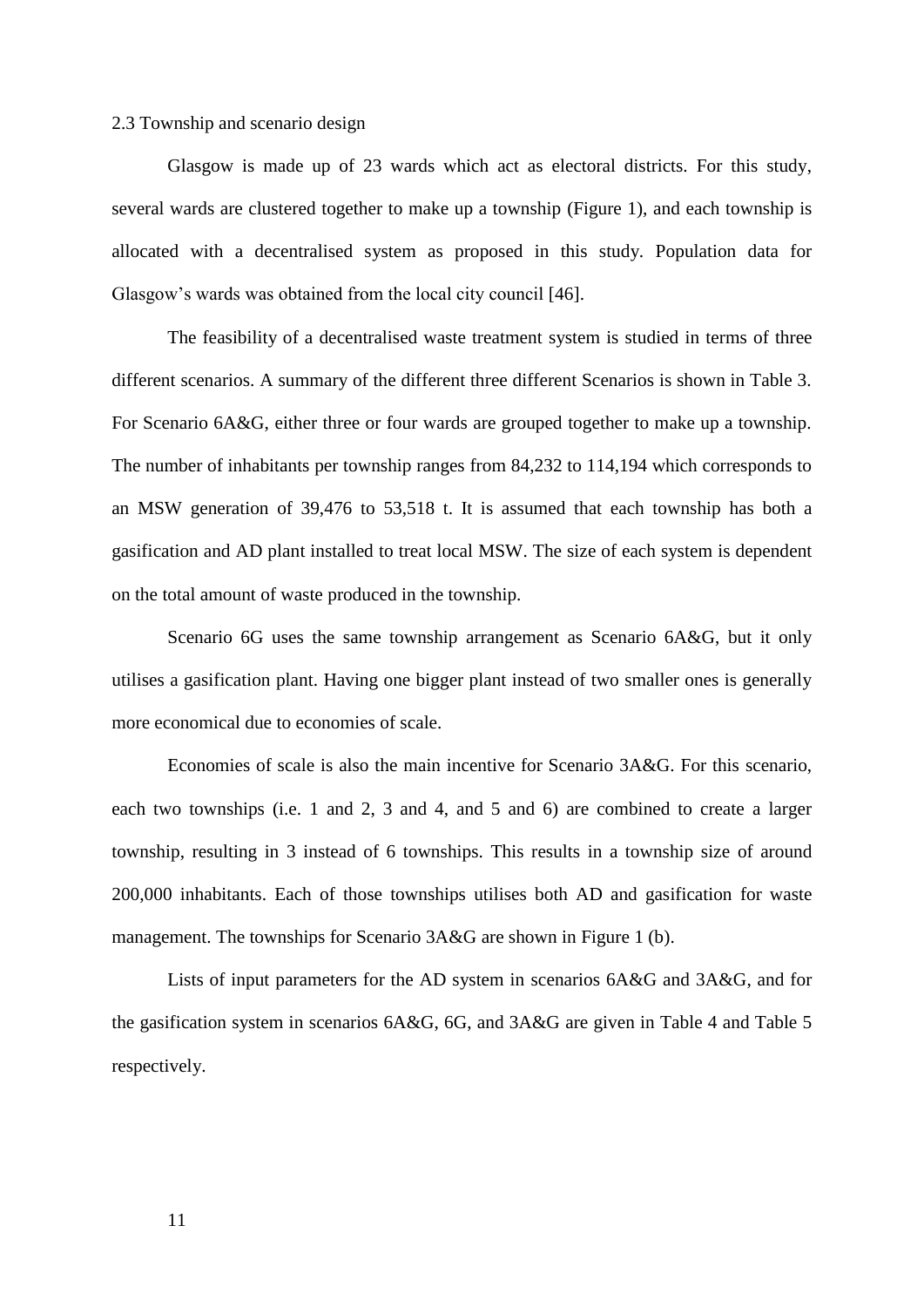2.4 Life cycle assessment (LCA)

LCA is a standardised tool for evaluating the possible environmental impacts of a product, process, or system. In LCA, the environmental aspects and impacts of the product, process, or system are considered throughout its entire life cycle. It assists in identifying hot spots e.g. excess CO<sup>2</sup> produced, in a system's life cycle and thus shows opportunities for improvement. The LCA of waste management practices helps government and investors to identify the most preferable practice in terms of environmental impacts.

An LCA consists of four sequential phases, i.e. goal and scope definition, inventory analysis, impact assessment, and interpretation. The LCA of this work is carried out using the software "GaBi" and ReCiPe 1.08 Midpoint impact categories [47].

The goal of this study is the comparison of different MSW treatment options, and evaluating the suitability of a township-based, distributed waste treatment system based on AD and gasification for Glasgow.

A functional unit (FU) is defined to allow a comparison of different processes and scenarios. Alternatives can only be compared fairly if they all fulfil the same essential purpose or function. In the analysis of this work, the FU is taken to be 1 tonne of MSW. Specifically, the FU can be divided into three categories: (i) 316 kg of OFMSW which can be treated by either AD or gasification; (ii) 463 kg of waste most suitable for gasification; (iii) 221 kg of waste which cannot be treated by either AD or gasification. The third fraction can be assumed to be treated in the same fashion for all scenarios. As a result, the treatment of this fraction is neglected in the comparison.

A system can become over complex to include every single impact or process and thus, it is important to define suitable system boundaries. The system boundary and a basic flow chart of the different processes are shown in Figure 2. We exclude the environmental impacts related to the by-products of gasification and AD in the system boundary. Both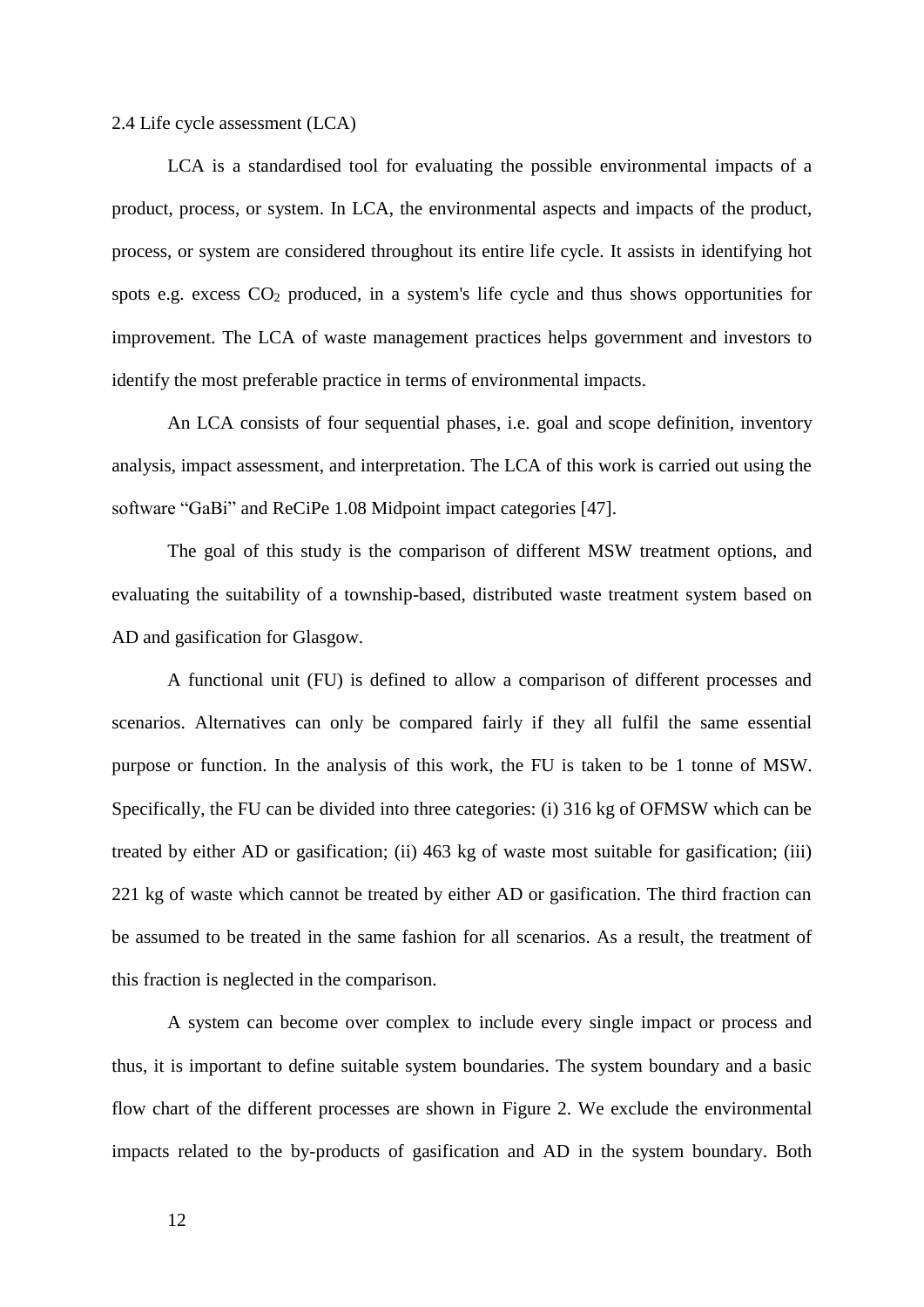digestate and biochar have the potential to impose a major positive environmental impact (carbon saving). However, the quality of these by-products is highly variable based on the feedstock and technology used. This generally results in different utilisation options for which additional treatment becomes necessary. All these factors lead to the exclusion of biochar and digestate from the system boundary. These by-products generally result in an overall positive environmental impact [34], making the results obtained in this study conservative.

Furthermore, the electricity and heat generated are assumed to substitute electricity and heat generated by natural gas. Currently, electricity from natural gas is the greatest contributor to the UK's national grid. In the first quarter of 2018, 31.6 % of the electricity generated in the UK came from natural gas [48].

Data is collected and processed to model relevant emissions. Input parameters to the AD and gasification conversion pathways have been summarised in Tables 4 and 5 respectively. It should be noted that the efficiency was increased from 34 % to 40 % for the larger plants used in scenarios 6G and 3A&G due to the increase in efficiency for larger plants [33,49].

Emissions from an AD-based CHP system are shown in Table 6. Complete combustion of methane is assumed for the biogas utilisation in the CHP unit. The biogas consists of 60 % CH<sub>4</sub> and 40 % CO<sub>2</sub>, where the CO<sub>2</sub> is directly emitted to the air in addition to the  $CO<sub>2</sub>$  generated in the combustion process [6]. Emissions from biogas leakage are based on a 3 % biogas loss [34]. The impact of the biogas loss on the overall environmental impact is also considered in the sensitivity analysis in Section 3.3. The waste heat emissions are calculated from the electric and thermal efficiency of the process.

Emissions resulting from the energy generation by a gasification-based CHP system are shown in Table 7. The syngas production rate is assumed to be  $2600 \text{ m}^3$ /t of feedstock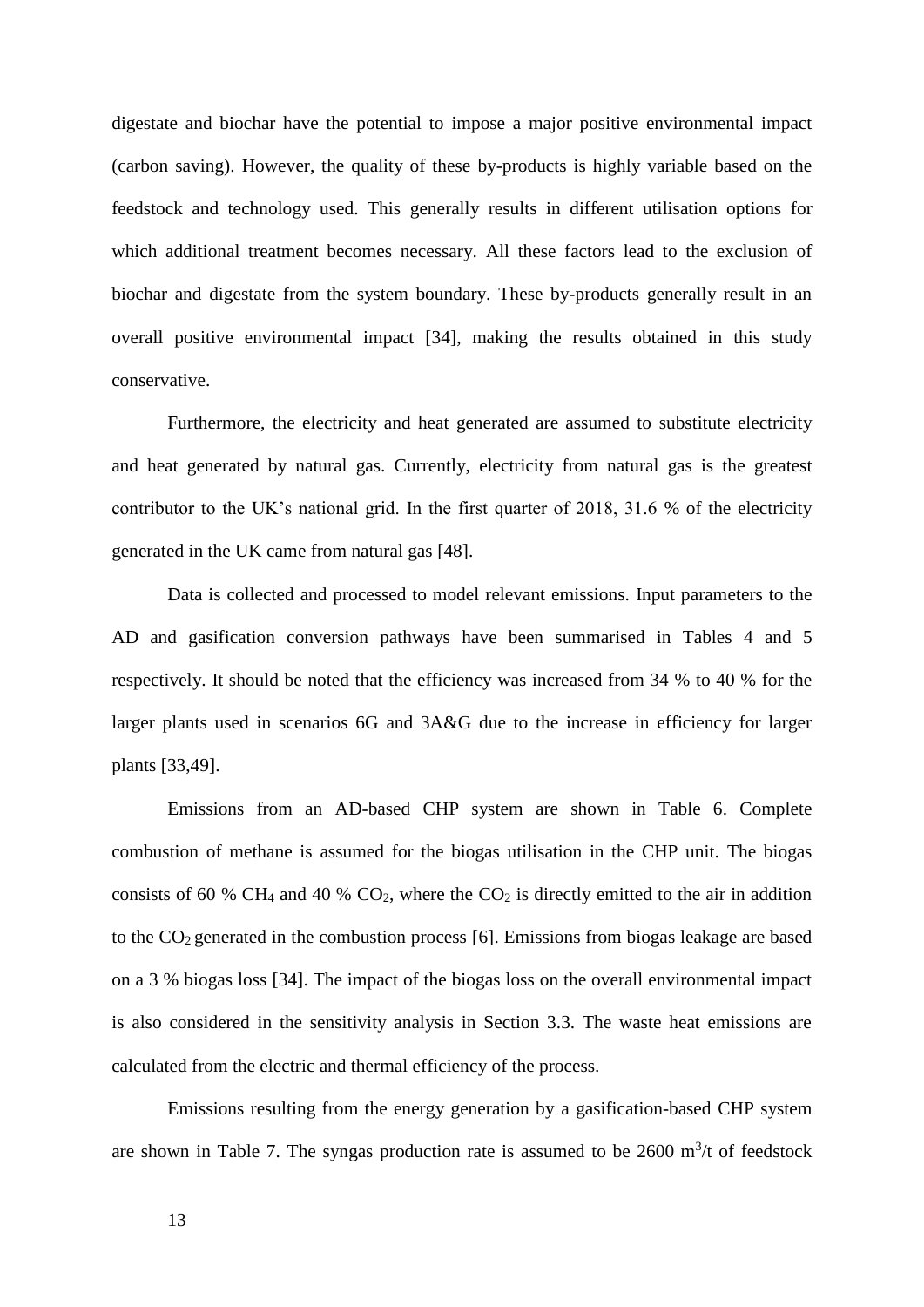input based on Yao *et al*. [21]. A syngas composition of 20 % CO, 15 % CO2, 2 % CH4, 52 %  $N_2$  and 11 %  $H_2$  is assumed [10,21].

Exact distances travelled during the waste collection process and the resulting emissions are difficult to model. However, the MSW collection process itself can be assumed to be the same for each scenario. The only difference lies in the transport distance from the collection point to the treatment facility. Based on this, transport emissions are modelled using in-built GaBi processes. For the transport from the waste collection point to the treatment facility, a Euro 5 truck with a gross weight of 20-26 t, a payload of 11 t and an average transport distance of 16 km (return) is used for scenarios 6A&G and 6G. For Scenario 3A&G, the transport distance is increased to 32 km (return). A utilisation factor of 0.5 is used for all scenarios to account for the empty return trip. The transportation of the fraction of MSW which cannot be treated with gasification or AD – namely glass, metals, electronic waste, etc. – is modelled using a Euro 3 truck with a gross weight of 7.5-12 t, a payload of 5 t and an average transport distance of 50 km (return). Again, a utilisation factor of 0.5 is used.

#### 2.5 Cost-benefit analysis (CBA)

The economic feasibility is evaluated using a Monte Carlo simulation-based CBA [50]. Monte Carlo simulation is a suitable technique to assess risks and uncertainties in an investment [51]. The Monte Carlo simulation-based CBA was conducted using MATLAB. Data from previous studies and existing literature on various cost and benefit elements is used as a reference. Triangular distributions are assumed for variable elements to account for uncertainties.

The benefit to cost ratio (BCR) is used as the economic indicator and calculated as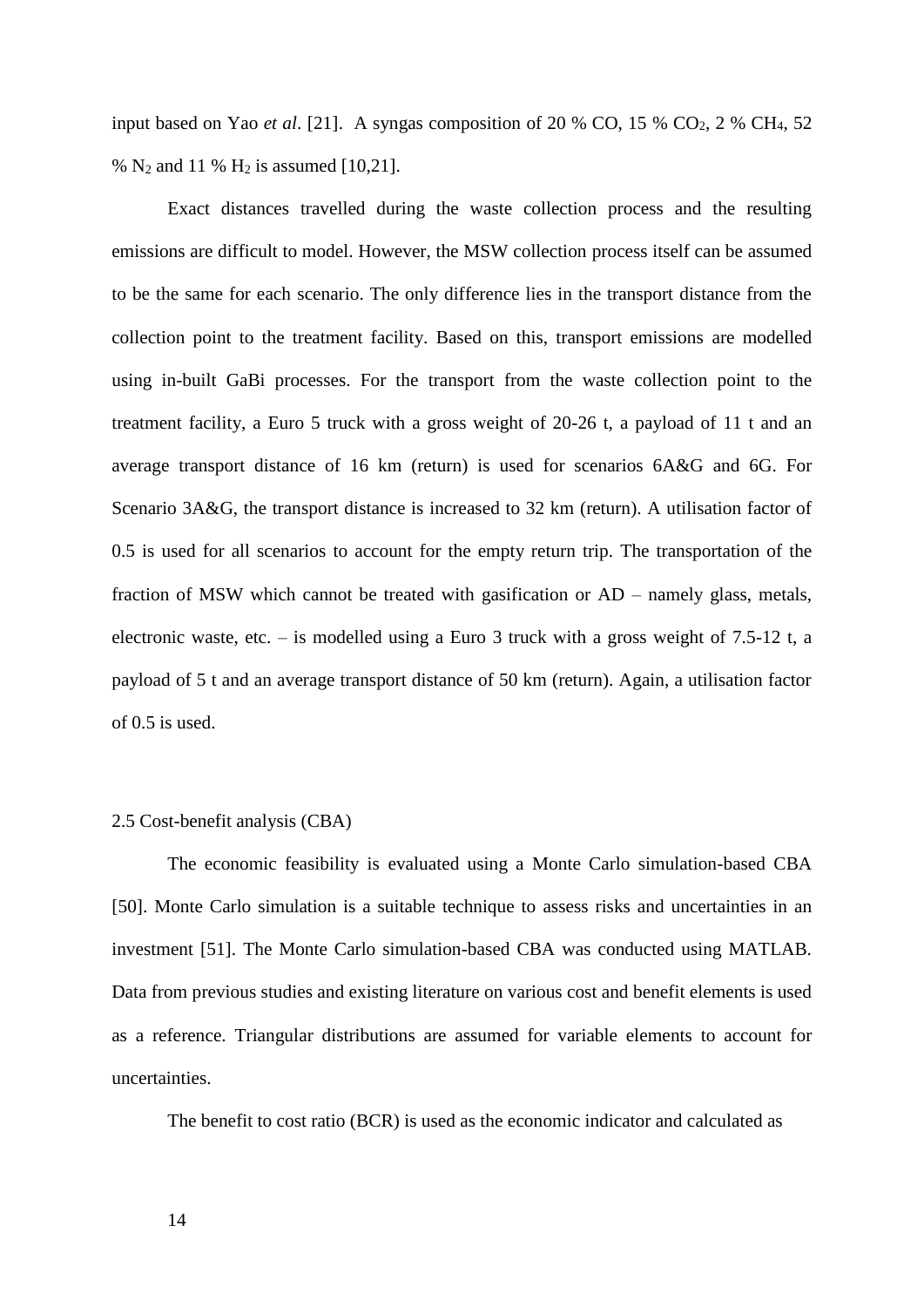$$
BCR = \frac{AW(B)}{AW(CAPEX) + AW(0\&M)}
$$
(1)

where AW denote an annual worth; B denotes the benefits of the project, CAPEX denotes the capital cost of the project (without a salvage value at the end of the lifetime), and O&M denotes the operation and maintenance cost [52]. When BCR is greater than 1 meaning the benefits outweigh the costs, the system is considered economically feasible.

AW and present worth (PW) are related by

$$
AW = PW\left[\frac{i(1+i)^N}{(1+i)^N - 1}\right]
$$
\n(2)

where *i* denotes the effective interest rate and *N* denotes the study period in years, which in this case is the AD/gasification systems' lifetime (20 years) [52]. An interest rate of 6-8 % has been suggested for solid waste management in developed countries [51]. A constant interest rate of 6 % is used for all scenarios in this work.

The capital cost is based on the capacity of the plant and consists of the construction cost and the land cost. For Scenario 6A&G and 3A&G, each AD plant has a capacity of approximately 12,000-17,000 t and 28,000-34,000 t, respectively. The capital cost is based on recent findings by Renda *et al*. and includes the CHP unit [27]. Additionally, the systems are assumed to operate for 8000 hours per annum.

The values are converted from Euro to US\$ using an average exchange rate of 1.0656 for 2016. The Chemical Engineering Plant Cost Index (CEPCI) is used to convert the cost from the base year 2016 to a 2017 equivalent which corresponds to the most recent CEPCI value:

$$
Cost_i = Cost_j (CEPCI_i / CEPCI_j)
$$

(3)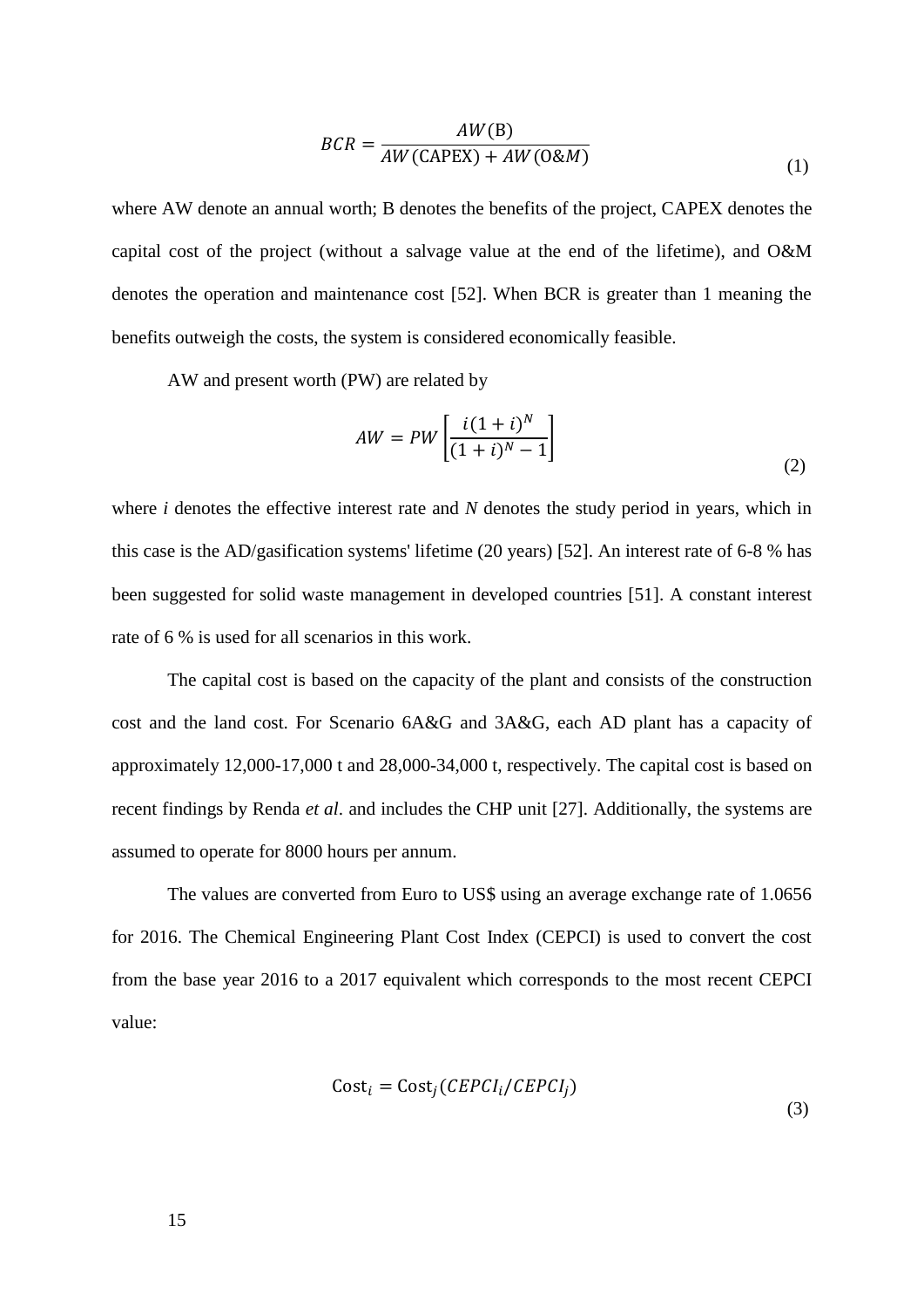where *i* and *j* represent the reference year (2017) and base year (2016), respectively. The value for 2017 was used since the value for 2018 was not available. The CEPCI value for 2016 was 541.7 and the value for 2017 was 567.5 [50,53]. The capital cost is strongly dependent on scale, thus further scaling was done using the power-sizing technique given by

$$
Cost_k = Cost_i (S_k / S_i)^f
$$
 (4)

where the designed facility capacity and base capacity are denoted by  $S_k$  and  $S_i$ , respectively [50]. The scaling factor is denoted by *f* and is taken as 0.7 for all cases [50]. The capacity of the base facility is taken as 300 kW based on Renda *et al*. and the average designed facility capacity is taken as 1000 kW and 2000 kW for scenarios 6A&G and 3A&G respectively [27]. Finally, the calculated values are converted to US\$/kW and lower and upper limits of triangular distributions are assumed. The capital cost distribution used in the Monte Carlo simulation, as well as other cost elements are summarised in Table 8.

The capital cost of the gasification system is calculated in a similar fashion as the one for AD. However, the capital cost of the gasifier and the CHP unit are calculated separately and then added. The gasifier cost is based on Basu [54]: a gasifier with a capacity of 170 tonnes of feedstock input per day has a corresponding capital cost of 25,000 US\$ per tonne per day. These values are updated using Eq. (3) with a CEPCI value of 394.3 for 2001 [53]. It is assumed that each gasification system operates for 330 days per year and scaling is done using Eq. (4), where the average capacities are  $20,000$ ,  $35,000$ ,  $45,000$  t/y for scenarios 6A&G, 6G, and 3A&G respectively. A US\$/t feedstock cost is then calculated and the upper limit, mode, and lower limit of triangular distribution for the Monte Carlo simulation are set as shown in Table 8.

The capital cost of the CHP unit for gasification is based on [49]: a 5000 kW<sup>e</sup> CHP unit has a capital cost of 2,910,000  $\epsilon$  in 2015. This is converted to USD using an exchange rate of 1.1097 and further updated using Eq. (3) and a CEPCI value of 556.8 for 2015 [53].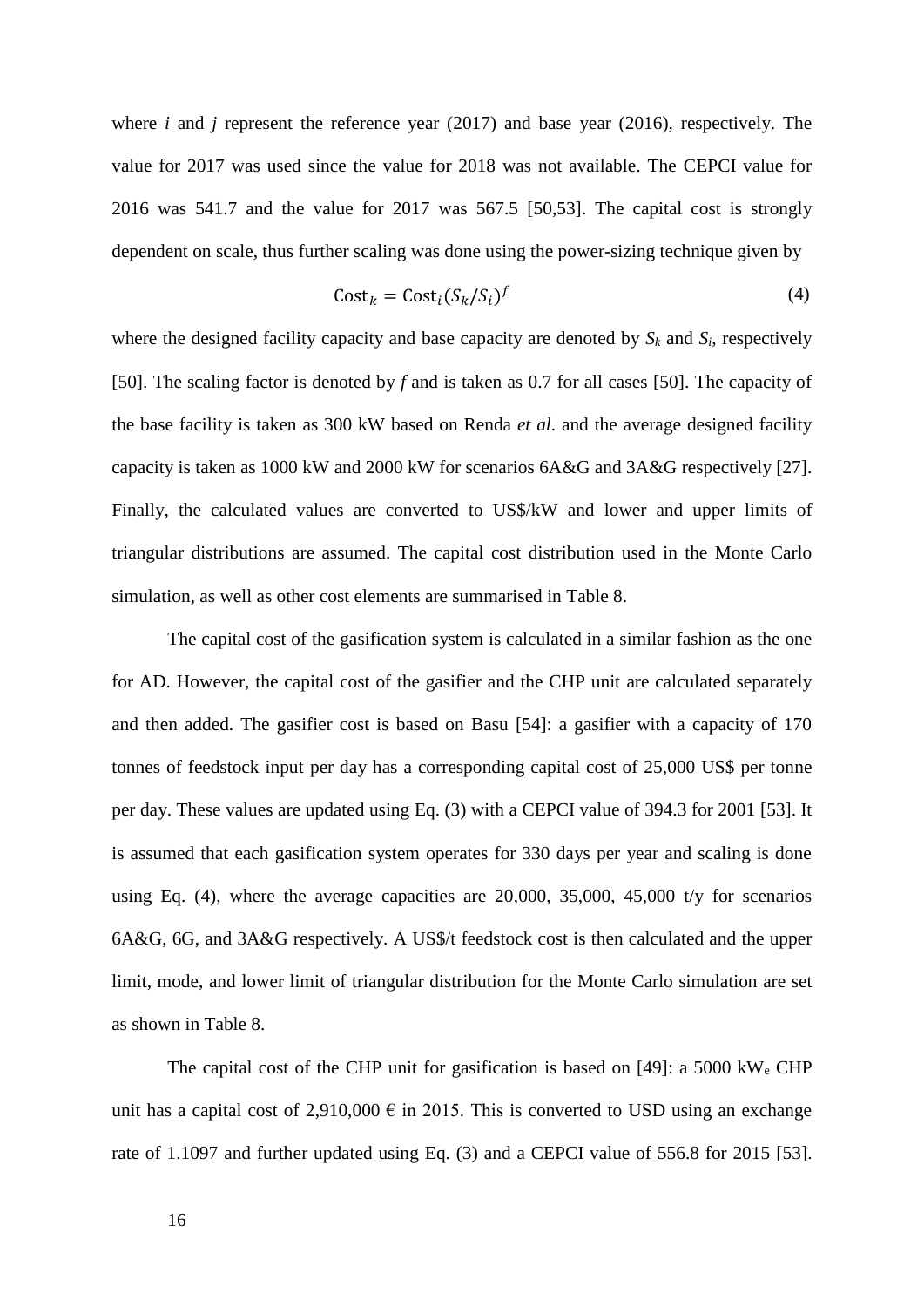Values are further updated using Eq. (4) with an average kW<sup>e</sup> size of 4500, 4800 and 9000 for scenarios 6A&G, 6G, and 3A&G respectively. The US\$/kW<sup>e</sup> costs used in the Monte Carlo simulation can be found in Table 8 as well.

The ratio between capital cost and annual O&M cost for AD plants was calculated for four UK plants with capacities of  $20,000 - 60,000$  t/y [51]. This resulted in ratios ranging from 5.9 % to 8.8 %. Reference [55] considered a value of 4 % for the ratio. Hence, a triangular distribution with a lower limit, mode, and upper limit of 3 %, 7 %, and 10 % of the capital cost, respectively, is assumed for the O&M cost.

The annual O&M costs for gasification plants were reported to be approximately 17 % of the capital cost [10,56]. This is comparable to You *et al*. where a triangular distribution of 9.6 %, 16.8 %, and 24 % was used for the ratio of O&M cost and capital cost [50]. A distribution of 12 %, 17 %, and 20 % is used for this analysis.

Any income from the sale of digestate is not considered for the baseline scenarios 6A&G, 6G, and 3A&G. Monson *et al*. reviewed the potential market for digestate from MSW and suggested that the sale of digestate should be excluded from economic considerations until the market was more mature [6]. In a recent Italian study income from digestate sales was quoted at 15  $\epsilon$ /t which is used as a reference value for altered scenarios considering the sale of digestate [27].

The economic benefit from biochar sales is, as with digestate sales, hard to quantify for the current UK market. A global average biochar price of 2650 US\$/t was reported for 2016 in [57]. In comparison, the average biochar price in Australia was found to be approximately 800 US\$ in 2015 [58]. However, the actual price achievable in the UK is uncertain. Thus, any biochar sales are not considered for the base scenarios. However, biochar sales are considered in a sensitivity analysis to assess their impact on the economic feasibility of the different scenarios.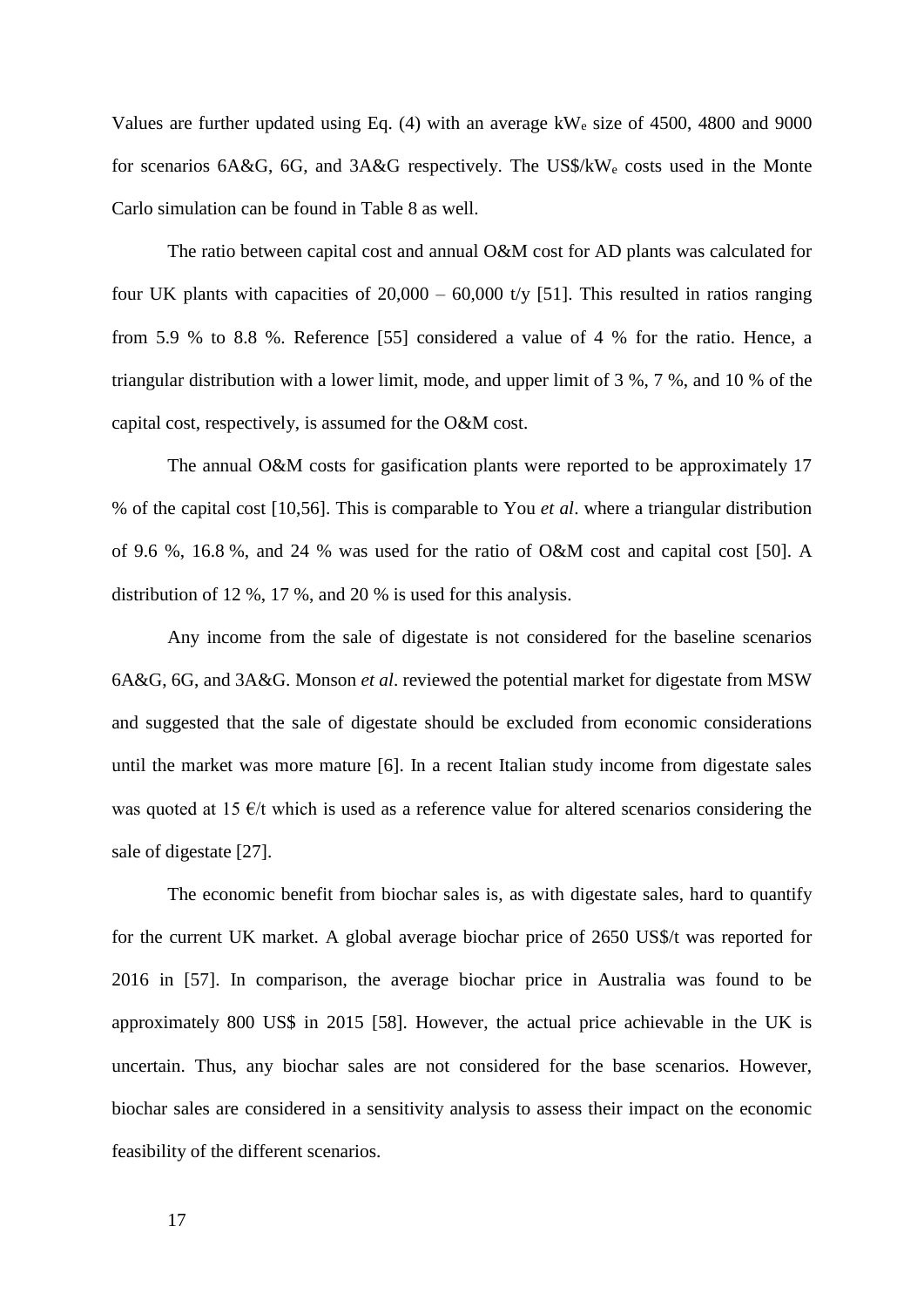In 2010, the Feed-In Tariff (FIT) scheme was implemented by the British government to promote small-scale renewable and low-carbon electricity generation. One of the technologies eligible is AD. AD plants of capacities ranging from 500 to 5000 kW receives a tariff of 1.57 p/kWh [59]. A lower limit, mode and higher limit of 1.30, 1.60, 1.70 p/kWh, respectively are assumed for the triangular distribution. Currently, the FIT scheme does not cover electricity generated from gasification. However, it is assumed that electricity generated from gasification would receive the same tariffs as AD and thus the same distribution is applied [59].

The Non-Domestic Renewable Heat Incentive (RHI) scheme currently offers tariffs for the heat generated by the combustion of biogas or syngas. Plants of a size greater than 600 kW<sub>th</sub> currently receive a tariff of 1.36 p/kWh<sub>th</sub>. Based on this, a distribution of 1.10, 1.40, 1.50 p/kWh<sub>th</sub> is assumed [60].

It is assumed that all the heat generated (after subtracting auxiliary needs) is fed into a district heating network. The capital cost of implementing a district heating network is based on a 2011 study by Trømborg *et al*. [61]. Scenarios 6A&G and 6G have a capital cost of approximately 45  $\epsilon$ /MWh heat exported, whereas Scenario 3A&G has a capital cost of approximately 42  $\epsilon$ /MWh heat exported. An average Euro to US\$ conversion rate of 1.39 is used for the year 2011 to convert these values, before they are further updated to current time. Additionally, a constant annual O&M cost of 1 % of the capital cost is used based on [61].

It is worth noting that the transportation logistics can significantly contribute to the costing of overall waste management processes [64], however, they are not considered in the CBA of this work for three reasons. Firstly, waste collection and transport can be run by some existing businesses that are separate from the waste treatment systems and can be paid by the waste gate fee not considered as an income of the CBA in this work. This will probably make the CBA conservative. Secondly, without accurate logistics date, additional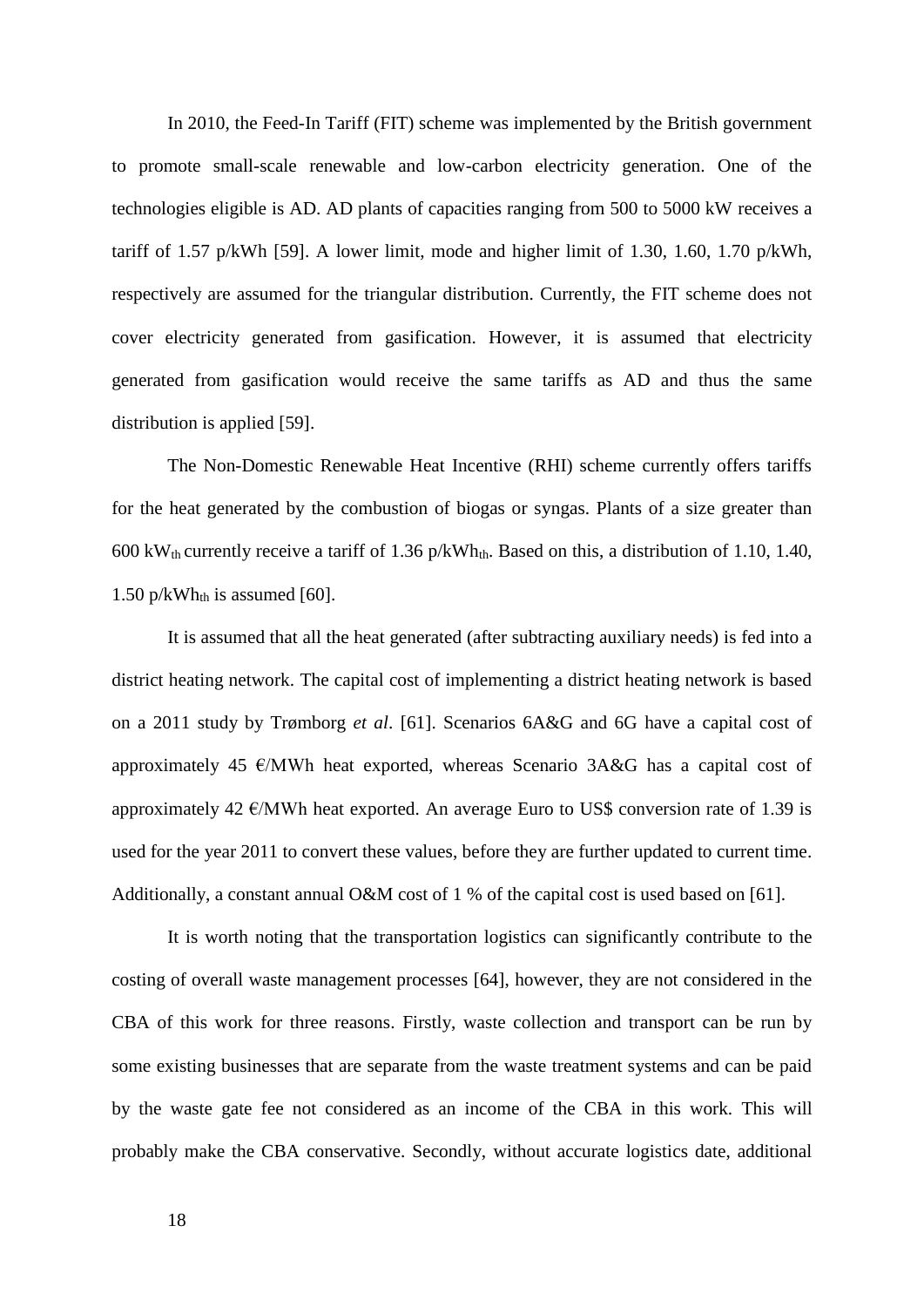uncertainty may be incurred if the cost of logistics is incorporated in the CBA of this work. Thirdly, this work focuses on the comparison of different technology and system options. It can be assumed that the transportation logistics remain the same across the different scenarios and would not affect the comparative assessment. Actually, existing studies [50,62,63] showed that transportation would generally have limited effect on the results of strategy studies comparing different waste treatment.

#### **3. RESULTS AND DISCUSSION**

The total electricity generated throughout all six townships of Scenario 6A&G was found to be 204,562 MWh/year. In comparison, scenarios 6G and 3A&G yielded 198,672 MWh/year and 239,301 MWh/year respectively. Households in Glasgow consumed on average 3332 kWh of electricity per year [68]. Based on this, it was calculated that each waste treatment system in Scenario 6A&G covers the annual electricity demand of on average 10,232 households located in its township. In comparison, each system in Scenario 6G provides electricity for 9938 households. Each system in Scenario 3A&G covers 23,940 of its local households. These values correspond to 20 %, 19 %, and 23 % of local households, based on average township sizes, for scenarios 6A&G, 6G and 3A&G respectively. The total thermal energy generated throughout all six townships of Scenario 6A&G was 196,136 MWh/year. Values of 149,004 MWh/year and 197,487 MWh/year were obtained for scenarios 6G and 3A&G respectively. Based on the latest typical domestic consumption values an annual heat demand of 12 MWh/year is assumed [65]. Thus approximately 5 %, 4 %, and 5 % of all households' annual thermal energy demand can be covered by scenarios 6A&G, 6G and 3A&G respectively. Similarly, to the electricity generation, Scenario 6G is outclassed by Scenario 6A&G and 3A&G in terms of heat generation.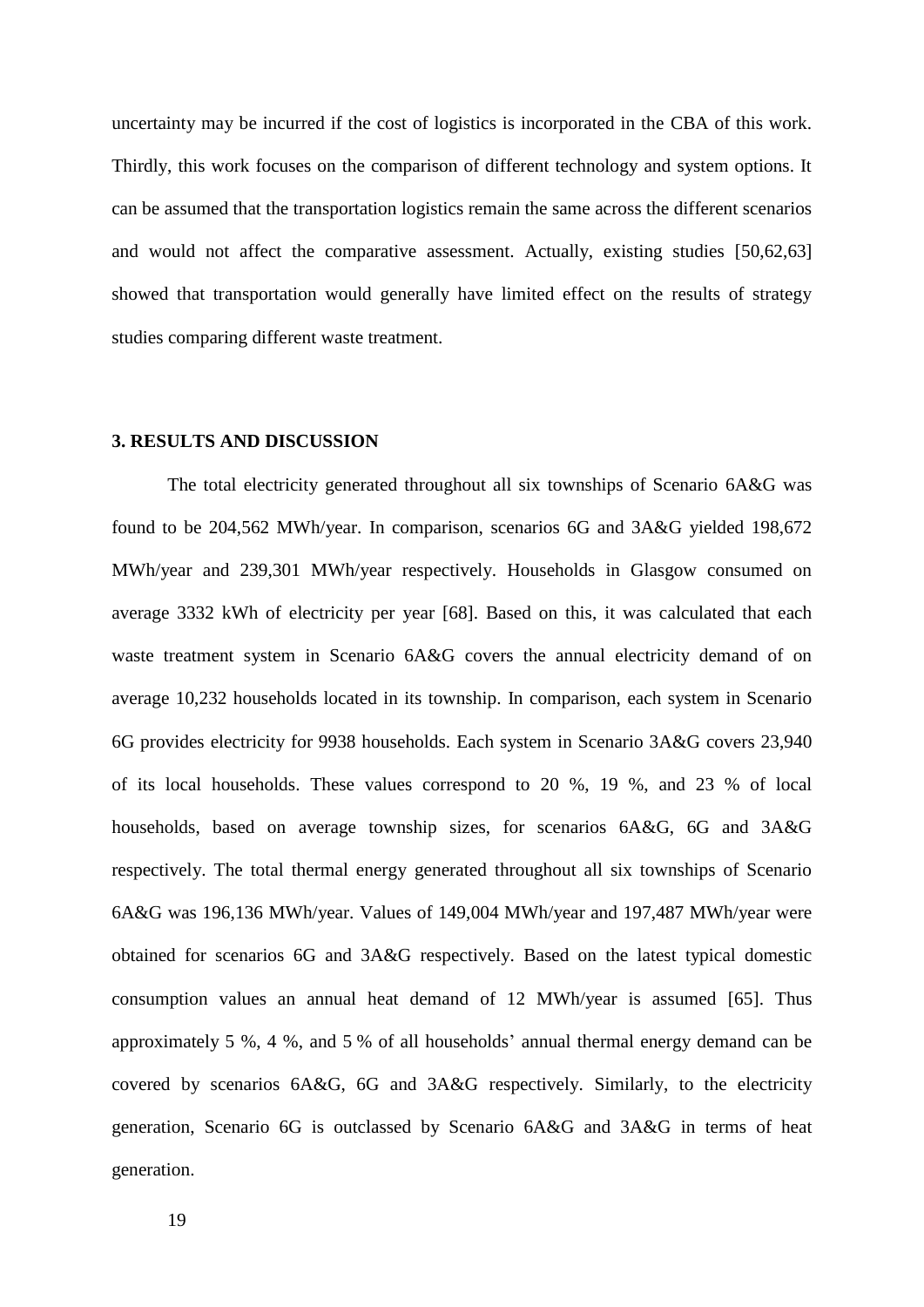The seasonal demand for district heating is bound to fluctuate due to higher heating demands in winter than summer. However, the heating demand in the UK is still substantial all year round, with the minimal daily heat demand, which is occurring in the summer months, being approximately one third of the maximum daily demand [66]. Furthermore, the district heating system only covers a small fraction of the annual thermal energy demand. For these reasons, the baseline scenario assumes that all the heat generated can be sold.

The increased efficiency of larger plants contributes to the increase in electricity generation of Scenario 3A&G compared to Scenario 6A&G. Additionally, the obtained results indicate that AD is more suitable than gasification for the treatment of the OFMSW when looking at energy recovery. This can be seen from the decrease in both electricity and thermal energy generated in Scenario 6G where the OFMSW is treated by AD instead of gasification.

# 3.1 LCA

The LCA results for the four impact categories (GWP (including biogenic  $CO<sub>2</sub>$ ), GWP (excluding biogenic  $CO<sub>2</sub>$ ), AP, terrestrial EP) are shown in Figure 3. Figure 3 (a) and (b) show that throughout the different scenarios, transportation has a minimal effect on both GWP (including biogenic  $CO_2$ ) and GWP (excluding biogenic  $CO_2$ ). Including biogenic  $CO_2$ results in Scenario 3A&G emitting 539 kg  $CO<sub>2-eq</sub>$ , which is the lowest GWP out of the three scenarios. Scenario 6A&G has a similar impact as Scenario 3A&G, whereas Scenario 6G has a substantially greater adverse effect on global warming  $(911 \text{ kg } CO_{2\text{-eq.}})$  than the other two scenarios when biogenic  $CO<sub>2</sub>$  is included. However, Scenario 6G is the most preferred alternative, when biogenic  $CO<sub>2</sub>$  is not considered in the analysis.

For the case of biogenic carbon being included in the GWP, the waste treatment has a detrimental effect on the environment due to positive  $CO<sub>2</sub>$  emissions. However, gasification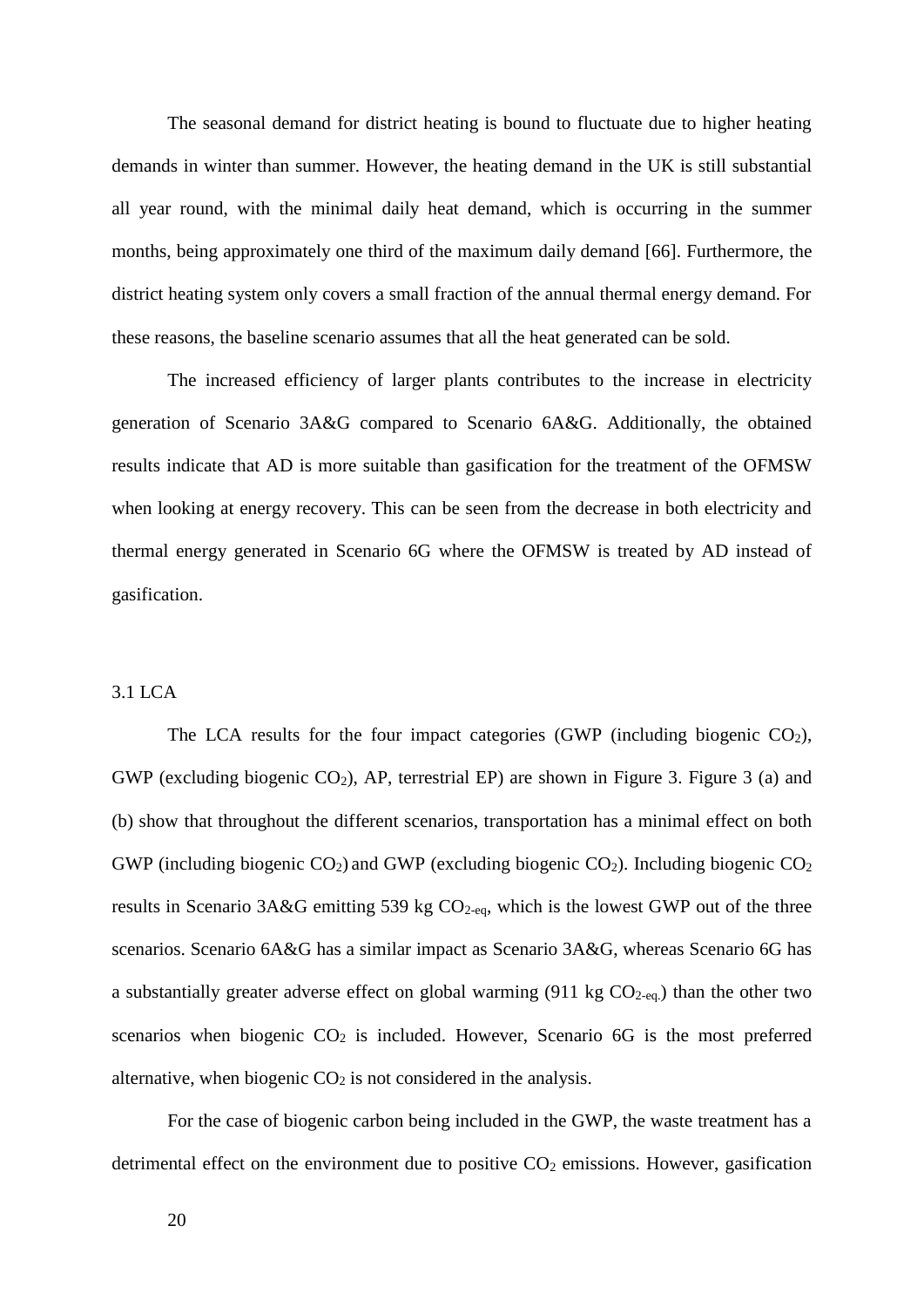and AD have been shown to result in substantially lower  $CO<sub>2</sub>$  emissions than, for example incineration [67]. It has also been shown, that landfilling results in substantially higher  $CO<sub>2</sub>$ emissions than thermal treatment methods, such as gasification [68]. Thus, gasification and AD represent a better alternative than conventional treatment methods, such as incineration and landfilling.

The overall results for the impact categories terrestrial EP and AP (Figure 3 (c) and (d)) are very similar for all three scenarios. All the scenarios obtained negative totals in these two impact categories, indicating a beneficial environmental impact. Looking at terrestrial EP, Scenario 6A&G resulted in 0.718 Mole of N-eq. being displaced, whereas scenarios 6G and 3A&G displaced 0.736 and 0.686 Mole of N-eq. respectively. The impact category AP yielded a displacement of 0.191, 0.167, and 0.190 Mole of  $H_{\text{+eq}}$  for scenarios 6A&G, 6G, and 3A&G respectively. Negative values mainly resulted from the displacement of electricity and heat generated by natural gas. Transportation has a much greater impact on these impact categories than on GWP. Transportation contributed to a similar extent to terrestrial EP as AD and gasification. For example, transportation contributed 0.229 Mole of N-eq. to Scenario 6A&G, while AD and gasification contributed 0.288 and 0.215 Mole of N-eq. respectively. In comparison, the contribution of transportation to the impact category GWP (including biogenic  $CO<sub>2</sub>$ ) was approximately 44 times smaller than that of AD and approximately 160 times smaller than that of gasification for Scenario 6A&G.

Throughout all scenarios and impact categories the factor ED was found to have a much greater impact than HD. For example, for Scenario  $6A&G$  ED displaced 324 kg  $CO<sub>2-eq</sub>$ . when looking at GWP (excluding biogenic  $CO<sub>2</sub>$ ), whereas HD displaced only 106 kg  $CO<sub>2-eq</sub>$ . Values of -0.266 and -0.0874 Mole of H+-eq. were obtained for the impact category AP for Scenario 6A&G. Similar results were found for the other two impact categories considered, as shown in Figure 3.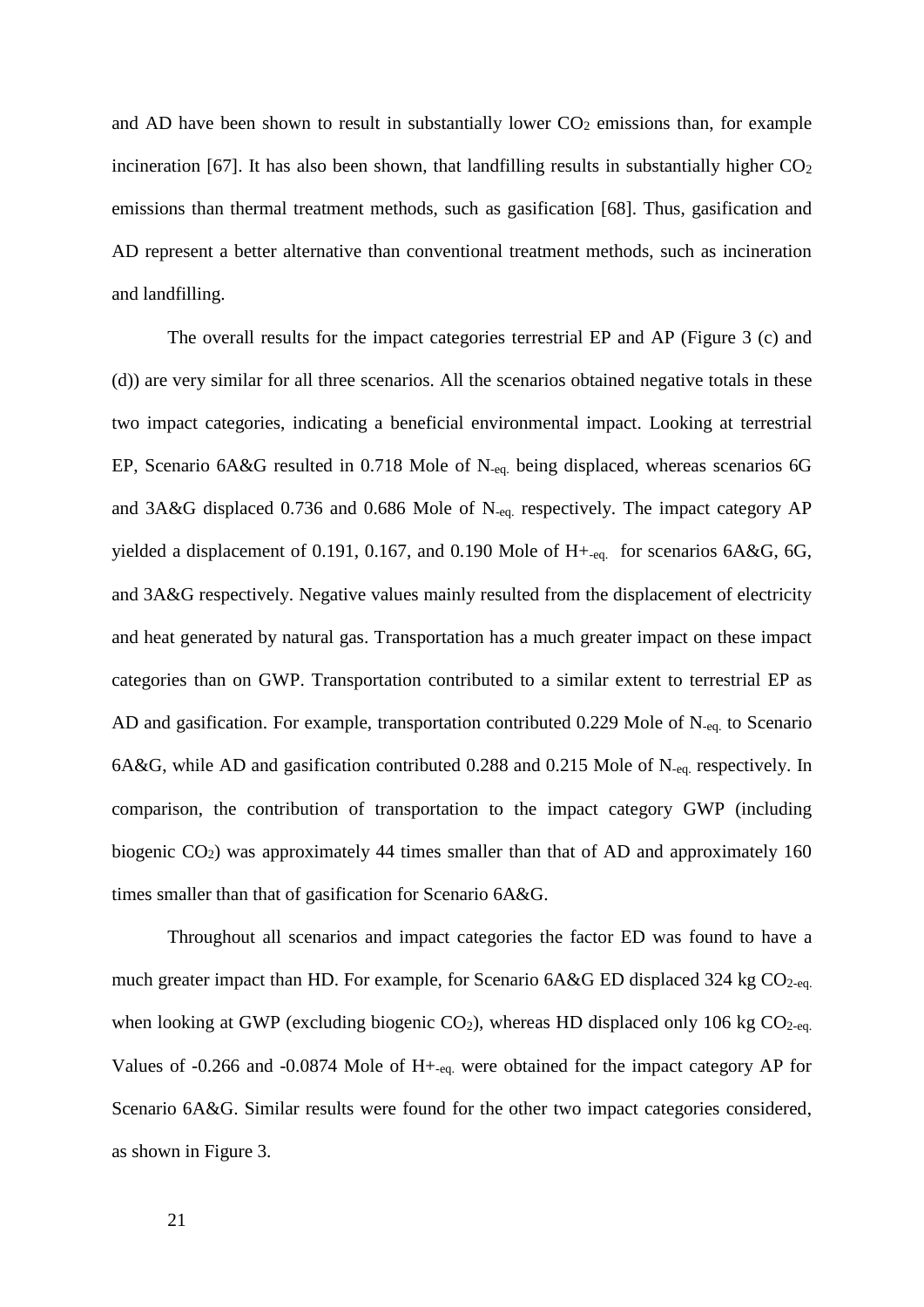#### 3.2 Cost-benefit analysis (CBA)

#### 3.2.1 Without Carbon Tax

The CBA results of the three different baseline scenarios are presented in comparison with their altered scenarios which consider the potential benefit resulting from the sale of byproducts as shown in Figure 4.

The altered scenarios are denoted by a  $*$  symbol (e.g. Scenario 6A&G $*$ ). For the altered scenarios, the lower limit, mode, and upper limit of the biochar price distribution was set to be 100, 500, 700 US\$/t, which is more conservative than a recent study by You *et al*. where a triangular distribution of 0, 500, 2650 US\$/t was used [10]. The biochar yield is taken to be 15% of the feedstock input on weight basis. The digestate price was set to a triangular distribution of 0, 15, 25 US\$/t. A digestate production rate of 500 kg per tonne of OFMSW input was used.

None of the scenarios reaches the threshold BCR of 1 without considering the sale of any by-products, making them non-profitable. The ratios for scenarios 6A&G, 6G, and 3A&G are in the range of 0.39-0.6, 0.4-0.75 and 0.55-0.8 respectively. When considering the sale of by-products all three scenarios have the potential to be economically viable and to generate profits in the long run. Hence, the potential economic benefit of digestate and biochar sales can be substantial and even determine if an alternative is feasible.

Scenario 6A&G\* represents the riskiest alternative among the three altered scenarios and has a profitability chance of 68 %. The profitability chances of scenarios 6G\* and 3A&G\* are 95 % and 98 % respectively. Additionally, the maximum BCRs of 3.0 and 2.2 obtained for scenarios 6G\* and 3A&G\* respectively are greater than the one obtained for Scenario 6A&G\* which is 1.6.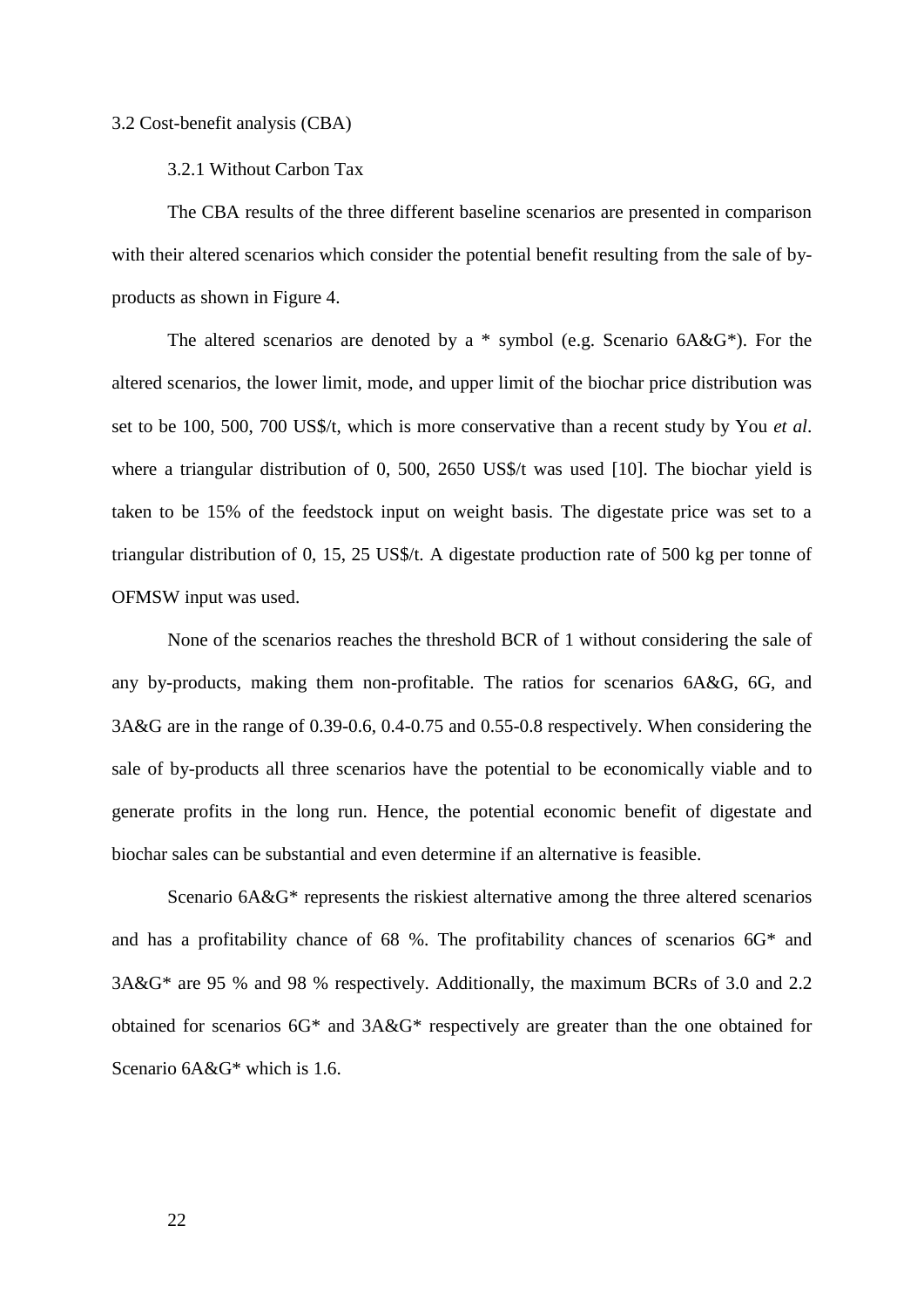### 3.2.2 With Carbon Tax

The implementation of a carbon tax has been long been seen as an effective mean of reducing carbon emissions [69]. In 2009 the Scottish Government introduced the Climate Change (Scotland) Act which included a target to reduce the net Scottish emissions by at least 80 % by 2050 compared to the baseline year 1990 [70]. Allan *et al*. suggested a carbon tax of £50 per tonne of  $CO<sub>2</sub>$  as an effective mean to meet this target [71].

It is assumed that a carbon tax may result in revenues due to negative  $CO<sub>2</sub>$  emissions. For the purpose of this study it is further assumed that a carbon tax excludes biogenic  $CO<sub>2</sub>$ . Figure 5 shows a comparison of the baseline scenarios to an altered scenario using a carbon tax of £50 per tonne of  $CO<sub>2</sub>$ . These are further compared to a scenario using a carbon tax resulting in 95±1 % of the BCRs being greater than 1, which is considered as the break-even level. CT is used as an abbreviation for carbon tax followed by the carbon tax value in £ per tonne of  $CO<sub>2</sub>$ .

Introducing a CT of £50, as proposed by Allan *et al*., resulted in profitability chances of 0, 21, and 57 % for scenarios 6A&G, 6G, and 3A&G respectively [71]. Increasing the carbon tax of Scenario 6A&G to £140 resulted in 94 % of all BCRs being greater than 1. Scenario 6G required a CT of £90 to guarantee a break-even based on 95 % of all BCRs being greater than 1. A carbon tax of £70 was required for Scenario 3A&G.

These results demonstrate that a CT may be a sufficient incentive for a switch to green WTE technologies. Even without considering the sale of by-products scenarios 6G and 3A&G have the chance to break-even when a carbon tax of £50 was used. Scenario 6A&G has lower efficiencies and displaces less  $CO<sub>2</sub>$ . This results in a higher CT being required to make this scenario economically feasible without considering the sale of by-products.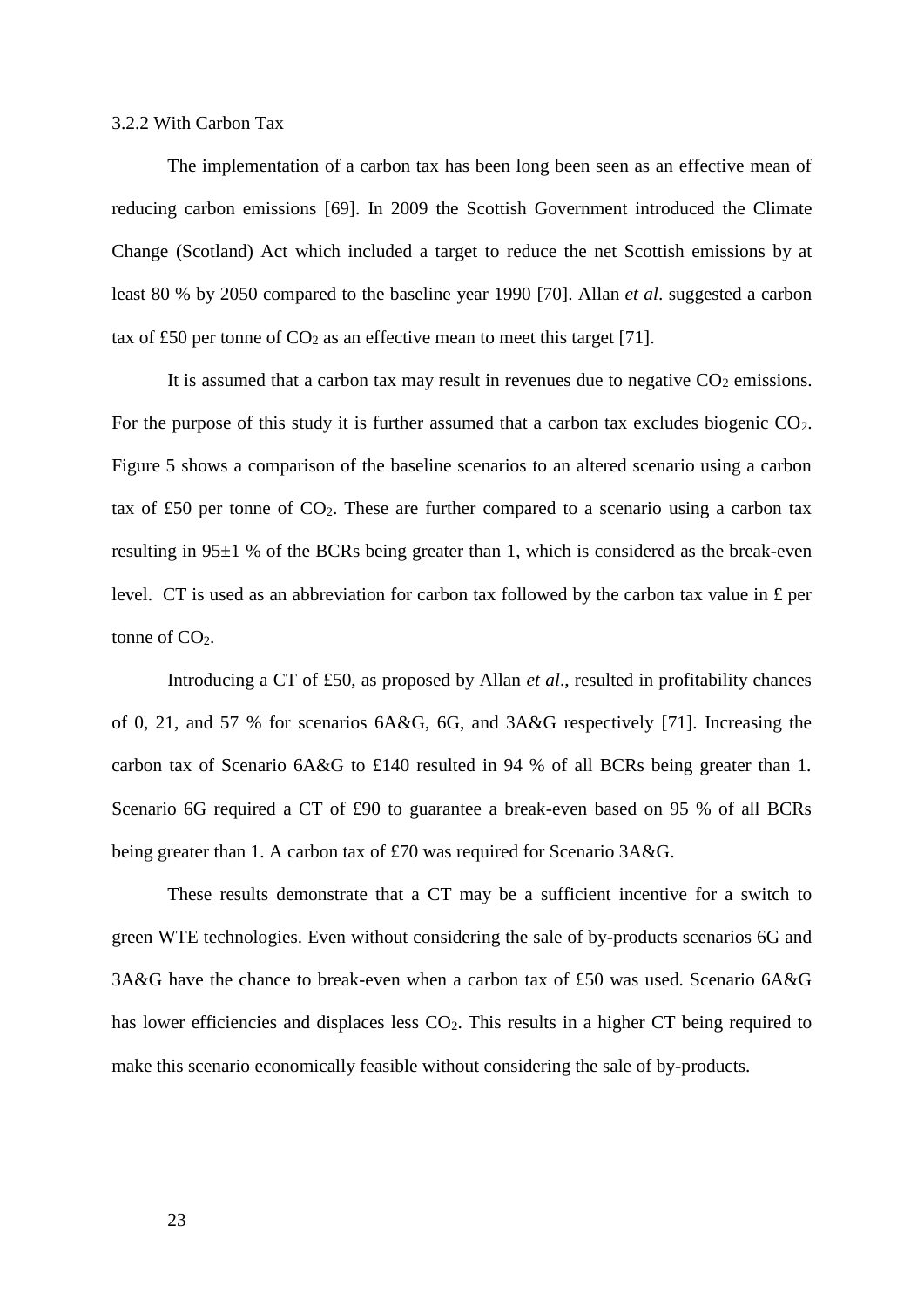## 3.3 Sensitivity analysis

A sensitivity analysis is carried out to study the impacts of variable parameters on the results of LCA and CBA. Laurent *et al*. reviewed the sensitivity analysis of various LCA studies and found that collection and transport generally had a minor effect on the overall results [72]. Hence, collection and transport were not considered in the sensitivity analysis of LCA results.

Based on Scenario 6A&G, the sensitivity analysis was conducted by varying the heat utilisation rate (denoted by HUR50% and HUR0%), interest rate (denoted by IR3% and IR10%), and biogas leakage (denoted by BL10%). It is to be noted that the baseline scenarios assume a heat utilisation rate of 100 % which is optimistic. The abbreviations used to denote the various sensitivity analyses are summarised in Table 9. It is to be noted that an added \* symbol at the end of a sensitivity analysis denotes that the sale of by-products is considered for the sensitivity analysis concerned. Furthermore, it is to be noted that not every sensitivity analysis affects both LCA and BCR results (e.g. altering the interest rate does not alter the environmental impacts of the system). Table 9 also indicates which results are affected by which sensitivity analysis.

The impacts of altering the heat utilisation rate and biogas leakage on the GWP of Scenario 6A&G are shown in Figure 6. Although the impact of a reduced heat utilisation is only shown for the impact category GWP and Scenario 6A&G, it affects all other impact categories similarly, as well as the other two scenarios. Namely, a 50 % reduction in heat utilisation (HUR50%) halves the environmental benefit related to the displacement of heat generated from natural gas. A reduction to 0 % (HUR0%) leads to none of the heat generated from natural gas being displaced which eliminates the positive impact of this contributor entirely.

24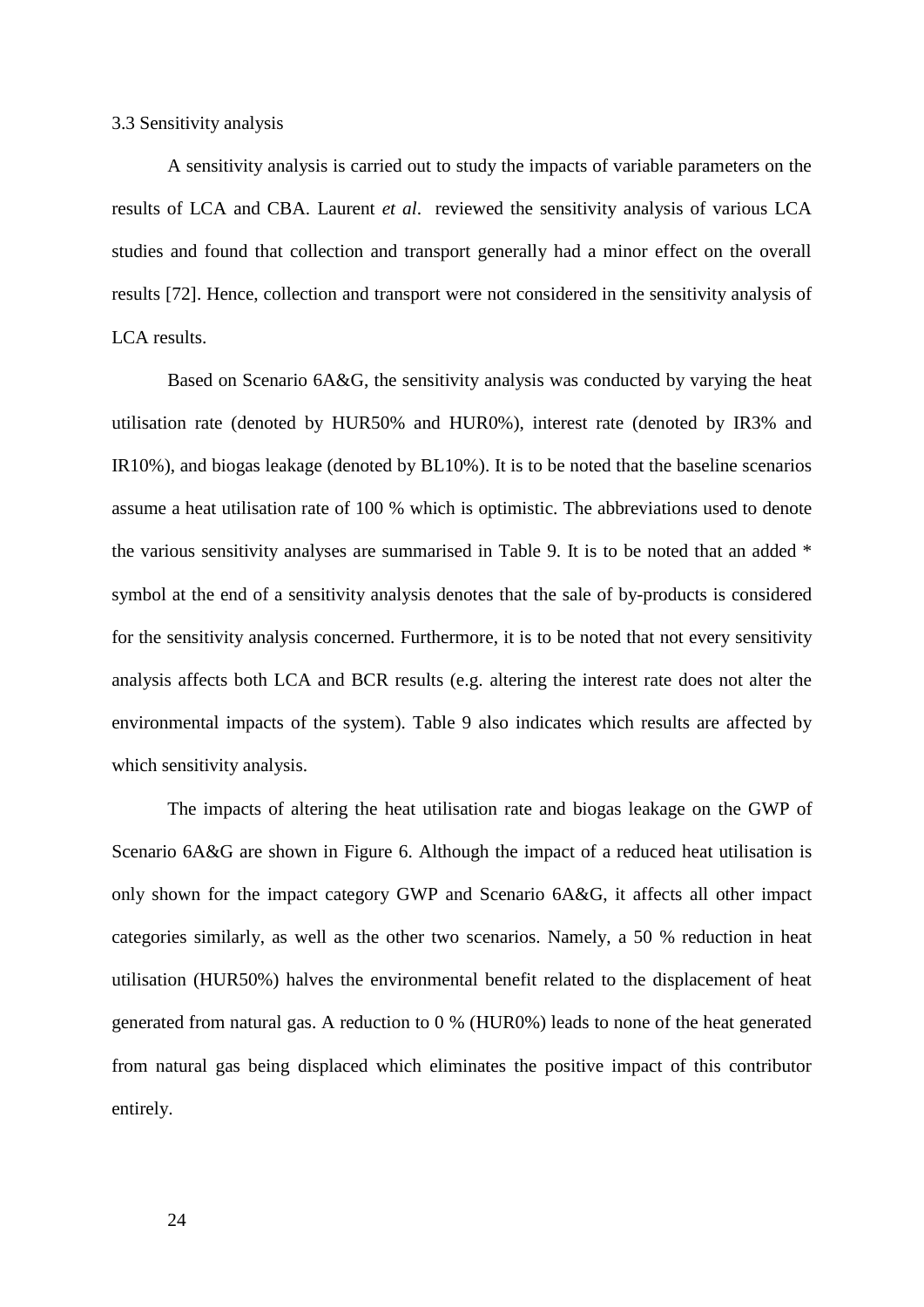Increasing the biogas leakage (BL10%) was found to increase the GWP (including biogenic CO<sub>2</sub>) from 562 kg CO<sub>2-eq.</sub> to 614 kg CO<sub>2-eq.</sub> This represents a substantial impact on the GWP, which suggests the importance of creating an efficient system with minimal leakage. It is worth noting that AP and EP were not affected by the biogas leakage. Not utilising any of the generated heat (HUR0%) has the highest GWP impact among all the cases. Specifically, the favourable impact of Scenario 6A&G on the impact category GWP (excluding biogenic CO<sub>2</sub>) was reduced by about one third (-320 kg CO<sub>2-eq</sub>. to -214 kg CO<sub>2-eq.</sub>) by sensitivity analysis HUR0%. HUR50% and BL10% impacted the GWP to a similar magnitude. They both reduced the benefit on the impact category GWP (excluding biogenic  $CO<sub>2</sub>$ ) by about one sixth or more specifically by 53 kg  $CO<sub>2</sub>$ -eq. and 58 kg  $CO<sub>2</sub>$ -eq. for HUR50% and BL10% respectively.

Impacts of heat utilisation rate and interest rate changes on the BCR of Scenario 6A&G are shown in Figure 7. The effects on the BCR results are only shown for Scenario 6A&G. However, the different factors considered in the sensitivity analysis affect all three scenarios in a similar fashion. Figure 7 (a) and (b) indicate that the economic feasibility of even Scenario 6A&G\* is unlikely when the heat utilisation rate is reduced. The probability of the BCR being greater than 1 is lower than 50 %, indicating a significant risk involved with such an investment.

Decreasing the interest rate to 3% for sensitivity analysis IR3% increases the economic viability of Scenario 6A&G substantially. A BCR of greater than 1 is obtained with a likelihood of 84 % when considering biochar and digestate sales. IR10% reduces the probability of the BCR being greater than 1 to below 50 %. This will, similar to HUR50% and HUR0%, make Scenario 6A&G a risky investment.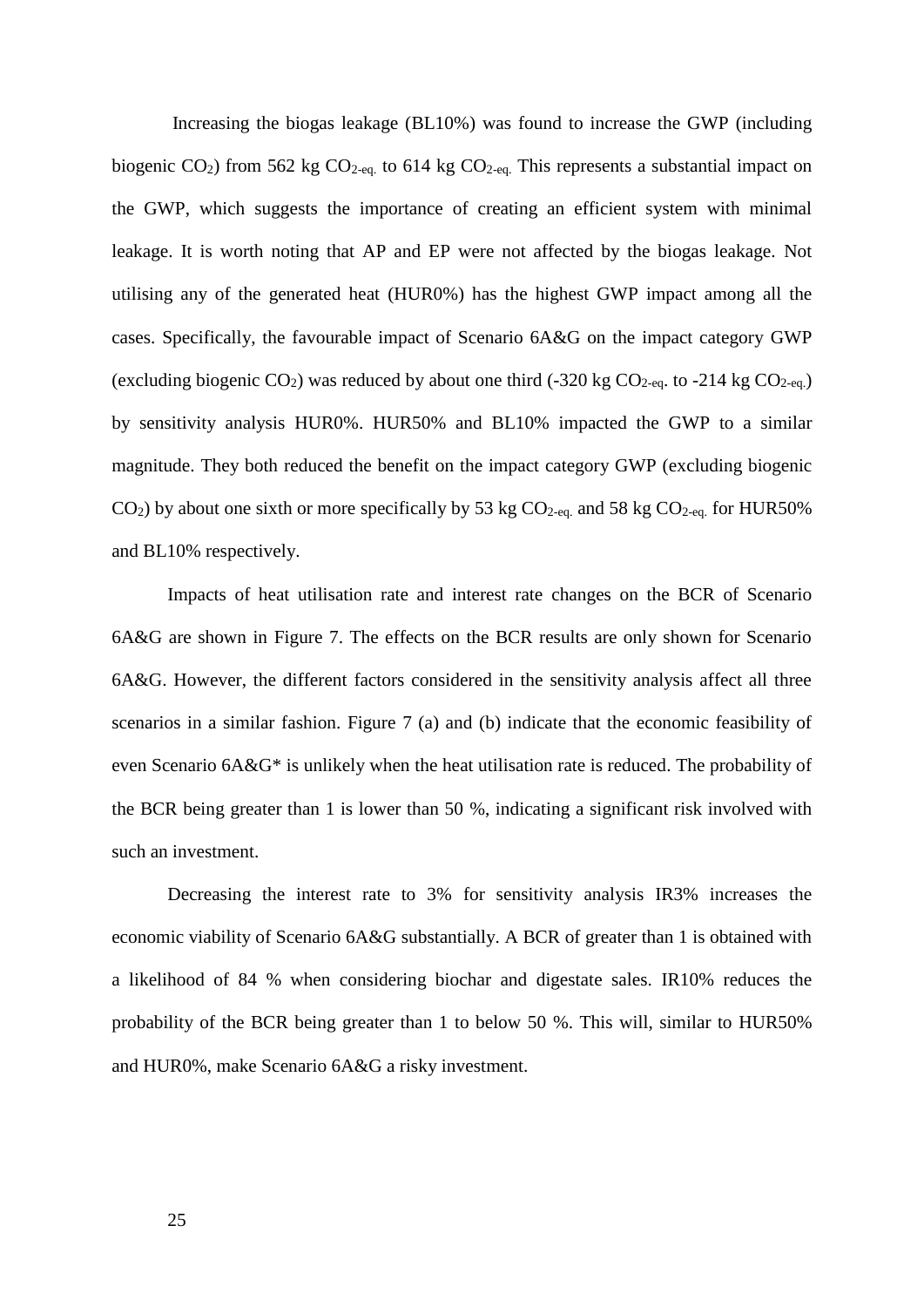#### **4. CONCLUSIONS**

This study examined the economic feasibility and environmental impacts of townshipbased bioenergy systems based on AD and gasification using Monte Carlo simulation-based CBA and LCA. It was found that all scenarios resulted in an avoidance of over 300 kg  $CO<sub>2-ea</sub>$ . per tonne of waste treated (excluding biogenic  $CO<sub>2</sub>$ ). Digestate and biochar can have a significant impact on the economic feasibility of a distributed bioenergy system. The BCR distribution lies under 1 for the baseline Scenarios, however upon considering the sale of byproducts, Scenarios 6G\* and 3A&G\* stand out with profitability chances of 95 % and 98 % respectively.

The results of the sensitivity analysis indicate the importance of utilising as much of the heat generated as possible. Replacing heat otherwise generated by natural gas results in avoiding significant emissions. Heat sales represent a major source of income which strongly effects the economic feasibility of the project.

One of the aspects which is not considered in this study, is the potential environmental benefit of digestate and biochar. Both by-products show great potential in further increasing the environmental benefits of employing a waste treatment system based on AD and gasification. Furthermore, this study considered separate CHP units fired on biogas and syngas, respectively. A CHP unit capable of running on a combination of biogas and syngas might be more efficient than two separate ones.

Another relevant factor which is not considered in this study is how changes in recycling and composting, changes in the population, and changes in the waste production per capita may alter the amount of waste available for the proposed system in the future. Accounting for such factors is difficult due to uncertainties in future developments and are beyond the scope of this study.

26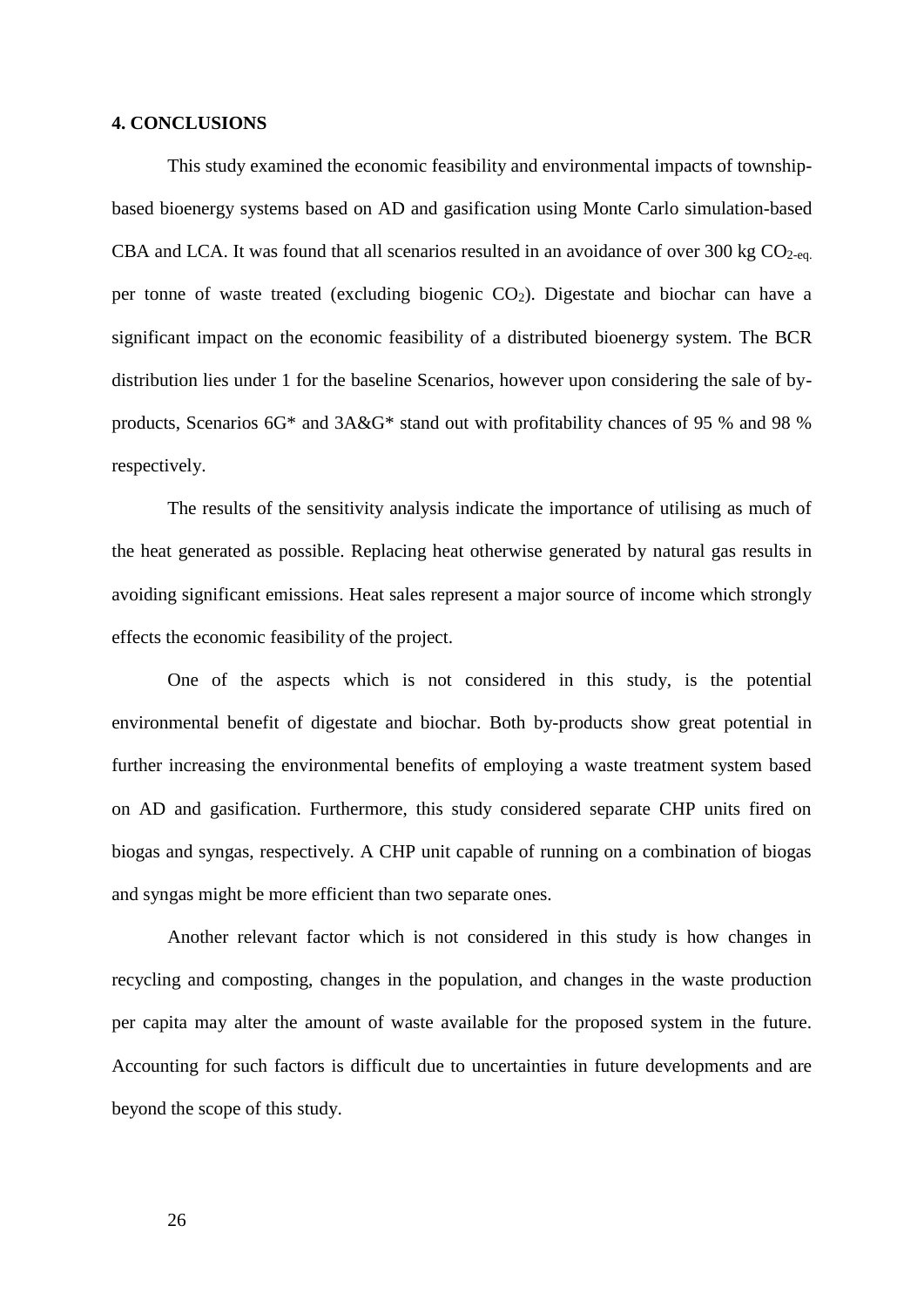## **ACKNOWLEDGMENTS**

This research is funded by the Engineering and Physical Sciences Research Council

(EPSRC) under its EPSRC Vacation Scholars scheme.

# **REFERENCES**

- [1] World Energy Council. World Energy Resources: 2013 survey. 2013. doi:http://www.worldenergy.org/wpcontent/uploads/2013/09/Complete\_WER\_2013\_Survey.pdf.
- [2] Moyaa D, Aldás C, López G, Kaparaju P, Moya D, Aldás C, et al. Municipal solid waste as a valuable renewable energy resource. J. Energy Procedia, vol. 134, 2017, p. 286–95. doi:10.1016/j.egypro.2017.09.618.
- [3] Malinauskaite J, Jouhara H, Czajczyńska D, Stanchev P, Katsou E, Rostkowski P, et al. Municipal solid waste management and waste-to-energy in the context of a circular economy and energy recycling in Europe. Energy 2017;141:2013–44. doi:10.1016/j.energy.2017.11.128.
- [4] Glasgow City Council. Tackling Glasgow's Waste Cleansing Waste Strategy and Action Plan 2015 - 2020. 2015.
- [5] Tan ST, Ho WS, Hashim H, Lee CT, Taib MR, Ho CS. Energy, economic and environmental (3E) analysis of waste-to-energy (WTE) strategies for municipal solid waste (MSW) management in Malaysia. Energy Convers Manag 2015. doi:10.1016/j.enconman.2015.02.010.
- [6] Monson KD, Esteves SR, Guwy AJ, Dinsdale RM. Anaerobic Digestion of Biodegradable Municipal Wastes: A Review. 2007.
- [7] Ahamed A, Yin K, Ng BJH, Ren F, Chang VWC, Wang JY. Life cycle assessment of the present and proposed food waste management technologies from environmental and economic impact perspectives. J Clean Prod 2016;131:607–14. doi:10.1016/j.jclepro.2016.04.127.
- [8] Whiting A, Azapagic A. Life cycle environmental impacts of generating electricity and heat from biogas produced by anaerobic digestion. Energy 2014;70:181–93. doi:10.1016/j.energy.2014.03.103.
- [9] Luz FC, Rocha MH, Lora EES, Venturini OJ, Andrade RV, Leme MMV, et al. Techno-economic analysis of municipal solid waste gasification for electricity generation in Brazil. Energy Convers Manag 2015;103:321–37. doi:10.1016/j.enconman.2015.06.074.
- [10] You S, Tong H, Armin-Hoiland J, Tong YW, Wang CH. Techno-economic and greenhouse gas savings assessment of decentralized biomass gasification for electrifying the rural areas of Indonesia. Appl Energy 2017;208:495–510. doi:10.1016/j.apenergy.2017.10.001.
- [11] Patterson T, Esteves S, Dinsdale R, Guwy A. Life cycle assessment of biogas infrastructure options on a regional scale. Bioresour Technol 2011. doi:10.1016/j.biortech.2011.04.063.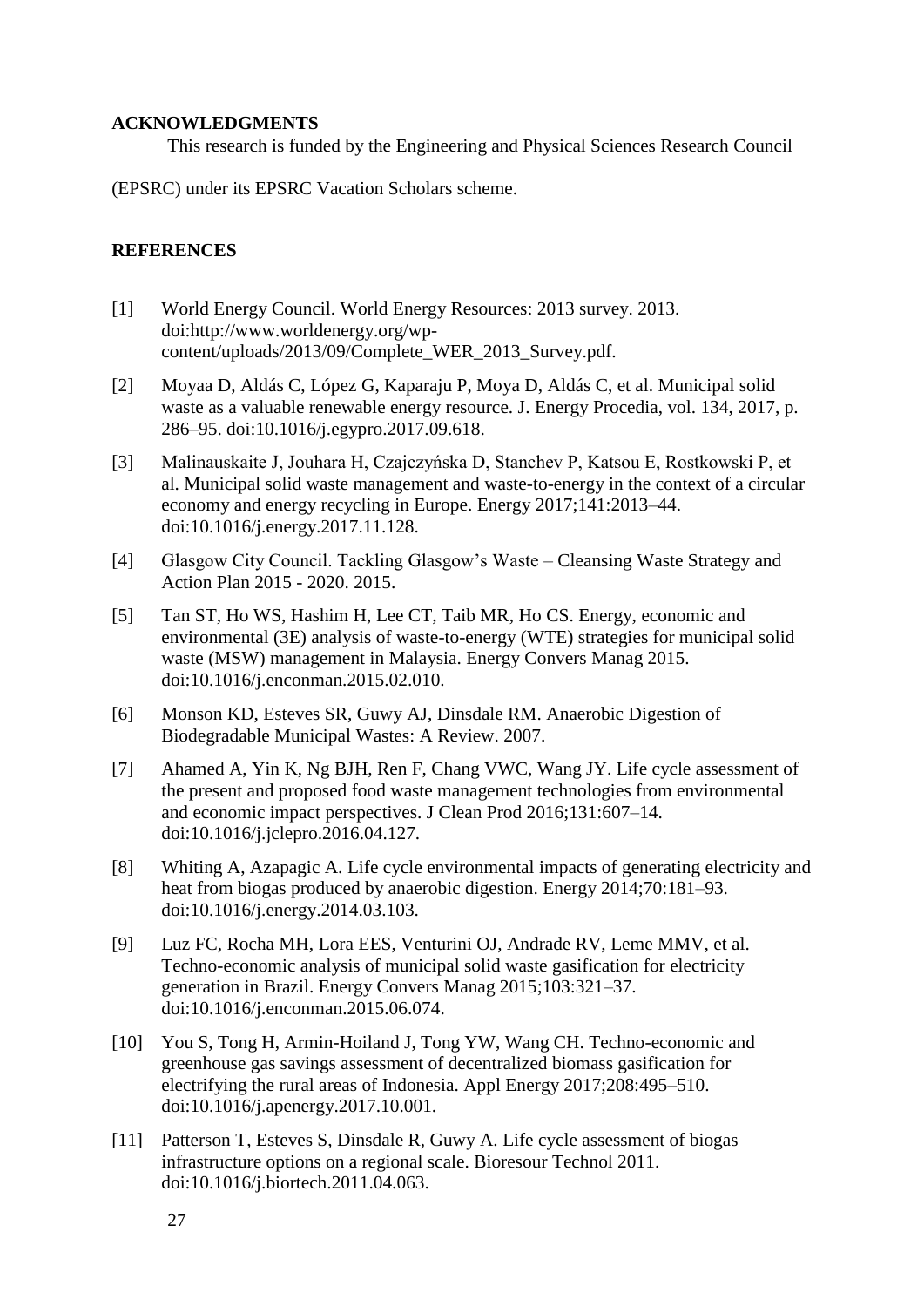- [12] Moharir R V., Gautam P, Kumar S. Waste Treatment Processes/Technologies for Energy Recovery. Waste Treat. Process. Energy Recover., 2019.
- [13] Dou B, Zhang H, Song Y, Zhao L, Jiang B, He M. Hydrogen production from the thermochemical conversion of biomass : issues and challenges. Sustain Energy Fuels 2019:314–42. doi:10.1039/c8se00535d.
- [14] Arena U. Process and technological aspects of municipal solid waste gasification. A review. Waste Manag 2012. doi:10.1016/j.wasman.2011.09.025.
- [15] Ramachandran S, Yao Z, You S, Massier T, Stimming U, Wang CH. Life cycle assessment of a sewage sludge and woody biomass co-gasification system. Energy 2017;137:369–76. doi:10.1016/j.energy.2017.04.139.
- [16] Yang Y Bin, Sharifi VN, Swithenbank J. Converting moving-grate incineration from combustion to gasification - Numerical simulation of the burning characteristics. Waste Manag 2007. doi:10.1016/j.wasman.2006.03.014.
- [17] Hansen V, Müller-Stöver D, Ahrenfeldt J, Holm JK, Henriksen UB, Hauggaard-Nielsen H. Gasification biochar as a valuable by-product for carbon sequestration and soil amendment. Biomass and Bioenergy 2015. doi:10.1016/j.biombioe.2014.10.013.
- [18] Zornoza R, Moreno-Barriga F, Acosta JA, Muñoz MA, Faz A. Stability, nutrient availability and hydrophobicity of biochars derived from manure, crop residues, and municipal solid waste for their use as soil amendments. Chemosphere 2016. doi:10.1016/j.chemosphere.2015.08.046.
- [19] Oliveira FR, Patel AK, Jaisi DP, Adhikari S, Lu H, Khanal SK. Environmental application of biochar: Current status and perspectives. Bioresour Technol 2017. doi:10.1016/j.biortech.2017.08.122.
- [20] Shackley S, Hammond J, Gaunt J, Ibarrola R. The feasibility and costs of biochar deployment in the UK. Carbon Manag 2011;2:335–56. doi:10.4155/cmt.11.22.
- [21] Yao Z, You S, Ge T, Wang CH. Biomass gasification for syngas and biochar coproduction: Energy application and economic evaluation. Appl Energy 2018. doi:10.1016/j.apenergy.2017.10.077.
- [22] Panepinto D, Tedesco V, Brizio E, Genon G. Environmental Performances and Energy Efficiency for MSW Gasification Treatment. Waste and Biomass Valorization 2014. doi:10.1007/s12649-014-9322-7.
- [23] Arafat HA, Jijakli K. Modeling and comparative assessment of municipal solid waste gasification for energy production. Waste Manag 2013. doi:10.1016/j.wasman.2013.04.008.
- [24] Walker L, Charles W, Cord-Ruwisch R. Comparison of static, in-vessel composting of MSW with thermophilic anaerobic digestion and combinations of the two processes. Bioresour Technol 2009;100:3799–807. doi:10.1016/j.biortech.2009.02.015.
- [25] Forster-Carneiro T, Pérez M, Romero LI. Thermophilic anaerobic digestion of sourcesorted organic fraction of municipal solid waste. Bioresour Technol 2008;99:6763–70. doi:10.1016/j.biortech.2008.01.052.
- [26] Moya D, Aldás C, López G, Kaparaju P. Municipal solid waste as a valuable renewable energy resource: A worldwide opportunity of energy recovery by using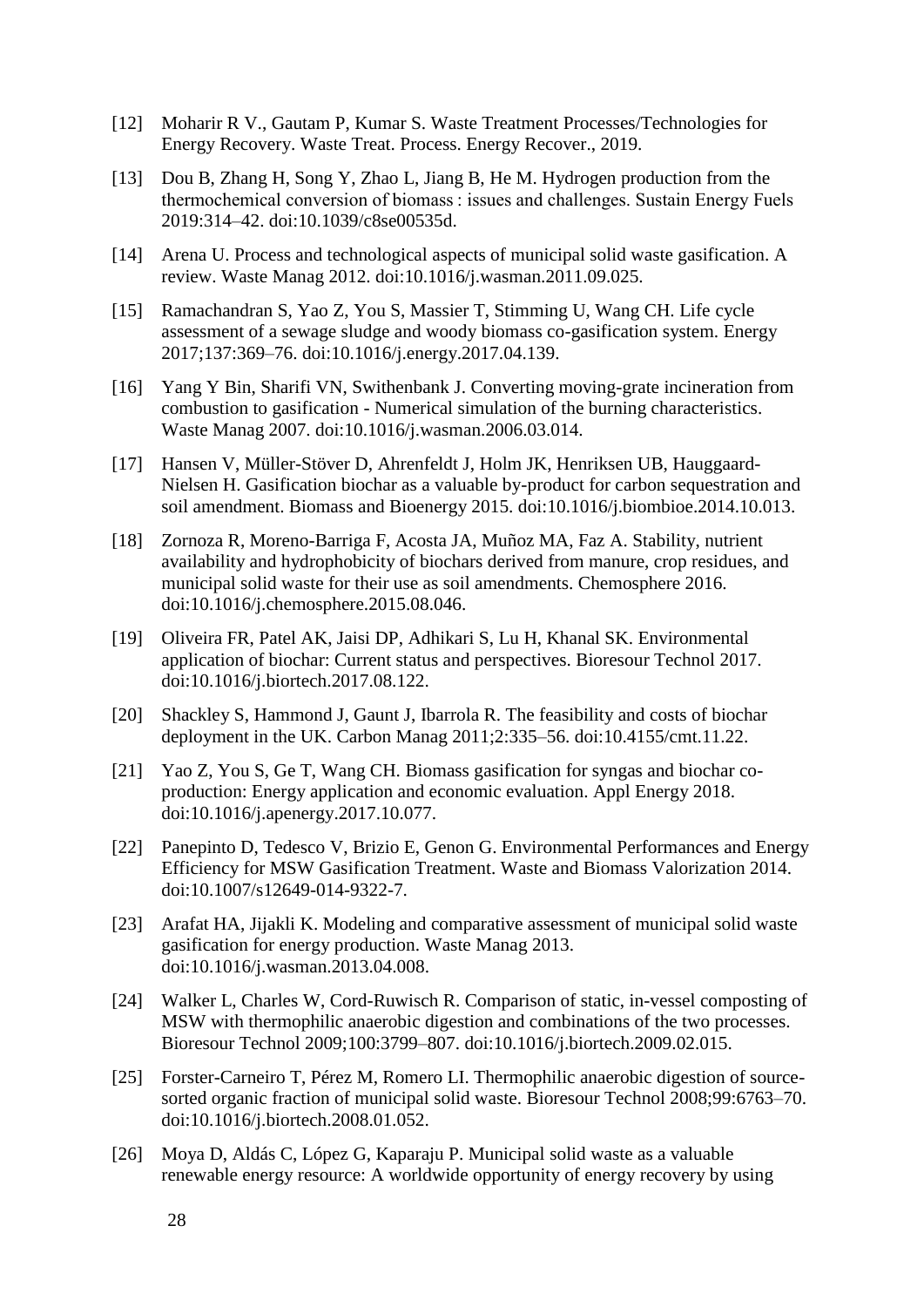Waste-To-Energy Technologies. Energy Procedia, 2017. doi:10.1016/j.egypro.2017.09.618.

- [27] Renda R, Gigli E, Cappelli A, Simoni S, Guerriero E, Romagnoli F. Economic Feasibility Study of a Small-scale Biogas Plant Using a Two-stage Process and a Fixed Bio-film Reactor for a Cost-efficient Production. Energy Procedia, 2016. doi:10.1016/j.egypro.2016.09.042.
- [28] Fu X, Achu NI, Kreuger E, Björnsson L. Comparison of reactor configurations for biogas production from energy crops. Asia-Pacific Power Energy Eng Conf APPEEC 2010:1–4. doi:10.1109/APPEEC.2010.5448770.
- [29] Banks C, Chesshire M, Heaven S, Arnold R, Lewis L. Biocycle anaerobic digester: Performance and benefits. Proc Inst Civ Eng Waste Resour Manag 2011;164:141–50. doi:10.1680/warm.2011.164.3.141.
- [30] Dorin H, Demmin PE, Gabel DL. Prentice Hall chemistry : the study of matter. 4th ed. Needham, Mass. : Prentice Hall Inc.; 1989.
- [31] Pöschl M, Ward S, Owende P. Evaluation of energy efficiency of various biogas production and utilization pathways. Appl Energy 2010. doi:10.1016/j.apenergy.2010.05.011.
- [32] Walla C, Schneeberger W. The optimal size for biogas plants. Biomass and Bioenergy 2008. doi:10.1016/j.biombioe.2007.11.009.
- [33] Sanscartier D, MacLean HL, Saville B. Electricity production from anaerobic digestion of household organic waste in Ontario: Techno-economic and GHG emission analyses. Environ Sci Technol 2012. doi:10.1021/es2016268.
- [34] Evangelisti S, Lettieri P, Borello D, Clift R. Life cycle assessment of energy from waste via anaerobic digestion: A UK case study. Waste Manag 2014;34:226–37. doi:10.1016/j.wasman.2013.09.013.
- [35] European-Comission. Communication from the Commission to the Council and the European Parliament on Future Steps in Bio-Waste Management in the European Union 2010.
- [36] Davidsson Å, Gruvberger C, Christensen TH, Hansen TL, Jansen J la C. Methane yield in source-sorted organic fraction of municipal solid waste. Waste Manag 2007. doi:10.1016/j.wasman.2006.02.013.
- [37] Chen X, Yan W, Sheng K, Sanati M. Comparison of high-solids to liquid anaerobic co-digestion of food waste and green waste. Bioresour Technol 2014. doi:10.1016/j.biortech.2013.12.054.
- [38] Glasgow's population continues to rise 2017. https://www.glasgow.gov.uk/index.aspx?articleid=22481 (accessed July 11, 2018).
- [39] SEPA. Household waste data. Scottish Environ Prot Agency 2016;3:2017–9. https://www.sepa.org.uk/environment/waste/waste-data/waste-datareporting/household-waste-data/ (accessed July 11, 2018).
- [40] SEPA. Reporting definitions and terms. Scottish Environ Prot Agency 2016. https://www.sepa.org.uk/environment/waste/waste-data/waste-datareporting/reporting-definitions-and-terms/ (accessed July 11, 2018).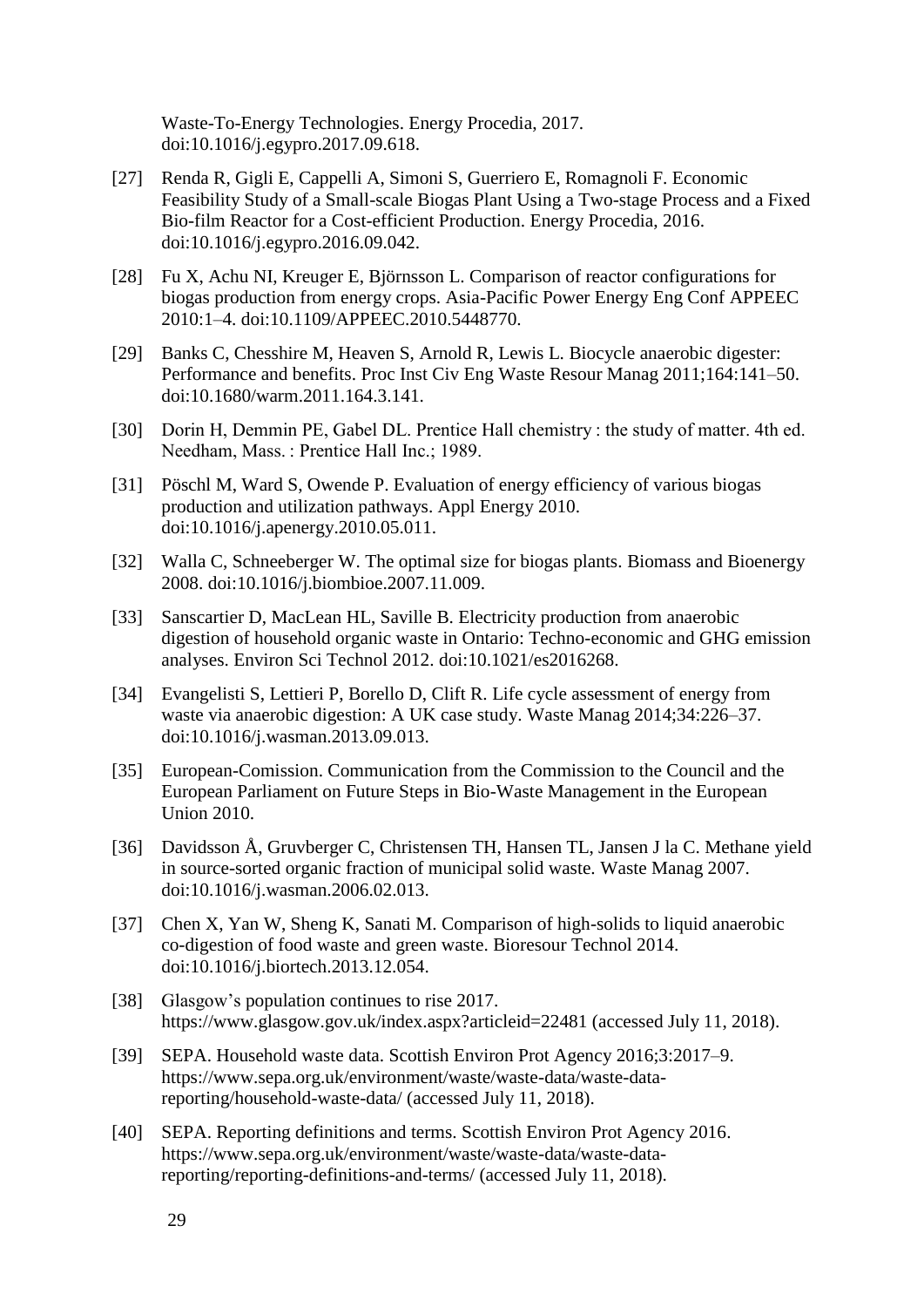- [41] SEPA. Household waste Summary data 2016.
- [42] Organisation for Economic Cooperation and Development (2015): Environmental Statistics 2015. doi:10.5257/oecd/env/2015-09.
- [43] Municipal waste statistics Statistics Explained 2016. http://ec.europa.eu/eurostat/statisticsexplained/index.php/Municipal\_waste\_statistics#Municipal\_waste\_generated\_by\_cou ntry (accessed July 11, 2018).
- [44] The Composition of Municipal Waste in Scotland | WRAP UK. Wrap 2010. http://www.wrap.org.uk/content/composition-municipal-waste-scotland (accessed July 11, 2018).
- [45] Zero Waste Scotland. The composition of municipal solid waste in Scotland Executive summary 2010.
- [46] Local Ward Factsheets 2015. https://www.glasgow.gov.uk/index.aspx?articleid=18820 (accessed July 11, 2018).
- [47] Thinkstep. thinkstep GaBi life cylce assessment software 2019. http://www.gabisoftware.com/uk-ireland/index/ (accessed March 18, 2019).
- [48] ofgem. Electricity generation mix by quarter and fuel source (GB) 2018. https://www.ofgem.gov.uk/data-portal/electricity-generation-mix-quarter-and-fuelsource-gb (accessed August 9, 2018).
- [49] Obernberger I, Hammerschmid A, Forstinger M. IEA Bioenergy Task 32 project report: Techno-economic evaluation of selected decentralised CHP applications based on biomass combustion with steam turbine and ORC processes Secretariat or of its individual Member countries. 2015.
- [50] You S, Wang W, Dai Y, Tong YW, Wang CH. Comparison of the co-gasification of sewage sludge and food wastes and cost-benefit analysis of gasification- and incineration-based waste treatment schemes. Bioresour Technol 2016;218:595–605. doi:10.1016/j.biortech.2016.07.017.
- [51] Chang N-B, Pires A. SUSTAINABLE SOLID WASTE MANAGEMENT A Systems Engineering Approach. John Wiley & Sons, Inc., Hoboken, New Jersey; 2015.
- [52] Sullivan WG, Wicks EM, Koelling CP. Engineering Economy. 16th editi. 2014.
- [53] The Chemical Engineering Plant Cost Index 2018. http://www.chemengonline.com/pci-home (accessed July 13, 2018).
- [54] Basu P. Biomass Gasification, Pyrolysis and Torrefaction Practical Design and Theory. 2nd Editio. Academic Press; 2013.
- [55] Anaerobic Digestion—What Are the Economics? Waste Advantage Magazine n.d. https://wasteadvantagemag.com/anaerobic-digestion-economics/ (accessed August 2, 2018).
- [56] Eliasson A, Karstensson J, Anders K, Karlsson HT, Hulteberg C, Svensson H. Feasibility study of gasification of biomass for synthetic natural gas (SNG) production 2015.
- [57] Ahmed MB, Zhou JL, Ngo HH, Guo W. Insight into biochar properties and its cost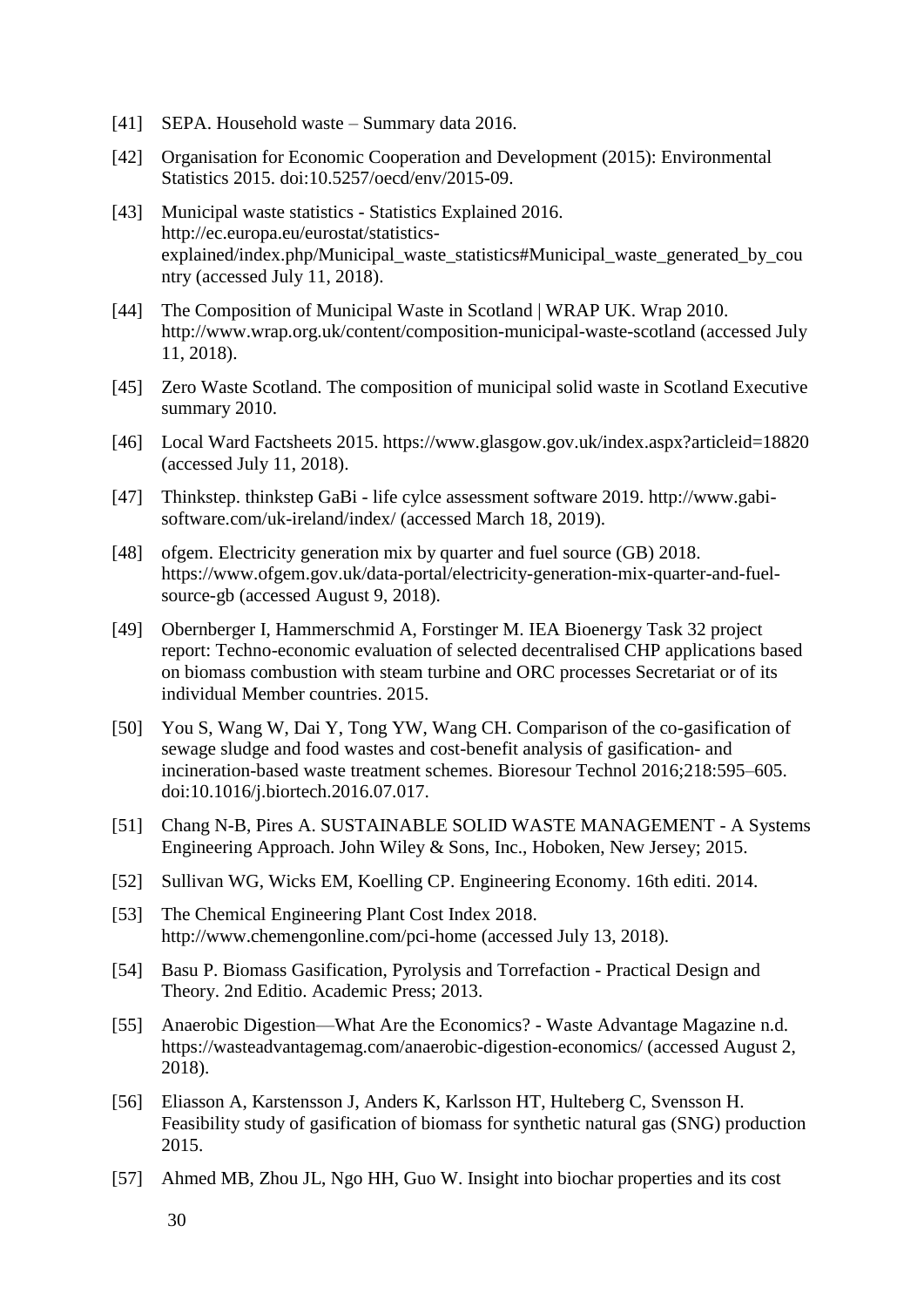analysis. Biomass and Bioenergy 2016. doi:10.1016/j.biombioe.2015.11.002.

- [58] Wrobel-Tobiszewska A, Boersma M, Sargison J, Adams P, Jarick S. An economic analysis of biochar production using residues from Eucalypt plantations. Biomass and Bioenergy 2015;81:177–82. doi:10.1016/j.biombioe.2015.06.015.
- [59] ofgem. Feed-In Tariff (FIT) rates. Ofgem 2018. https://www.ofgem.gov.uk/environmental-programmes/fit/fit-tariff-rates (accessed July 13, 2018).
- [60] ofgem. Non-Domestic RHI main guidance | Ofgem n.d. https://www.ofgem.gov.uk/publications-and-updates/non-domestic-rhi-main-guidance (accessed August 3, 2018).
- [61] Trømborg E, Havskjold M, Lislebø O, Rørstad PK. Projecting demand and supply of forest biomass for heating in Norway. Energy Policy 2011;39:7049–58. doi:10.1016/j.enpol.2011.08.009.
- [62] Bernstad A, la Cour Jansen J. A life cycle approach to the management of household food waste - A Swedish full-scale case study. Waste Manag 2011. doi:10.1016/j.wasman.2011.02.026.
- [63] Sundqvist, J. O., Baky, A., Clarlsson Reich, M., Eriksson, O., & Granath J. How Should Household Waste be Treated–Evaluation of Different Treatment Strategies. IVL, Swedish Environ Inst 2002.
- [64] Hupponen M, Grönman K, Horttanainen M. How should greenhouse gas emissions be taken into account in the decision making of municipal solid waste management procurements? A case study of the South Karelia region, Finland. Waste Manag 2015;42:196–207. doi:10.1016/J.WASMAN.2015.03.040.
- [65] ofgem. Typical Domestic Consumption Values 2017. https://www.ofgem.gov.uk/gas/retail-market/monitoring-data-and-statistics/typicaldomestic-consumption-values (accessed January 7, 2019).
- [66] Wilson IAG, Rennie AJR, Ding Y, Eames PC, Hall PJ, Kelly NJ. Historical daily gas and electrical energy flows through Great Britain's transmission networks and the decarbonisation of domestic heat. Energy Policy 2013;61:301–5. doi:10.1016/j.enpol.2013.05.110.
- [67] Arafat HA, Jijakli K, Ahsan A. Environmental performance and energy recovery potential of five processes for municipal solid waste treatment. J Clean Prod 2015. doi:10.1016/j.jclepro.2013.11.071.
- [68] Cleary J. Life cycle assessments of municipal solid waste management systems: A comparative analysis of selected peer-reviewed literature. Environ Int 2009. doi:10.1016/j.envint.2009.07.009.
- [69] Zhang K, Wang Q, Liang QM, Chen H. A bibliometric analysis of research on carbon tax from 1989 to 2014. Renew Sustain Energy Rev 2016;58:297–310. doi:10.1016/j.rser.2015.12.089.
- [70] Scottish Parliament. Climate Change (Scotland) Act 2009 2009. https://www.legislation.gov.uk/asp/2009/12/contents (accessed January 30, 2019).
- [71] Allan G, Lecca P, McGregor P, Swales K. The economic and environmental impact of